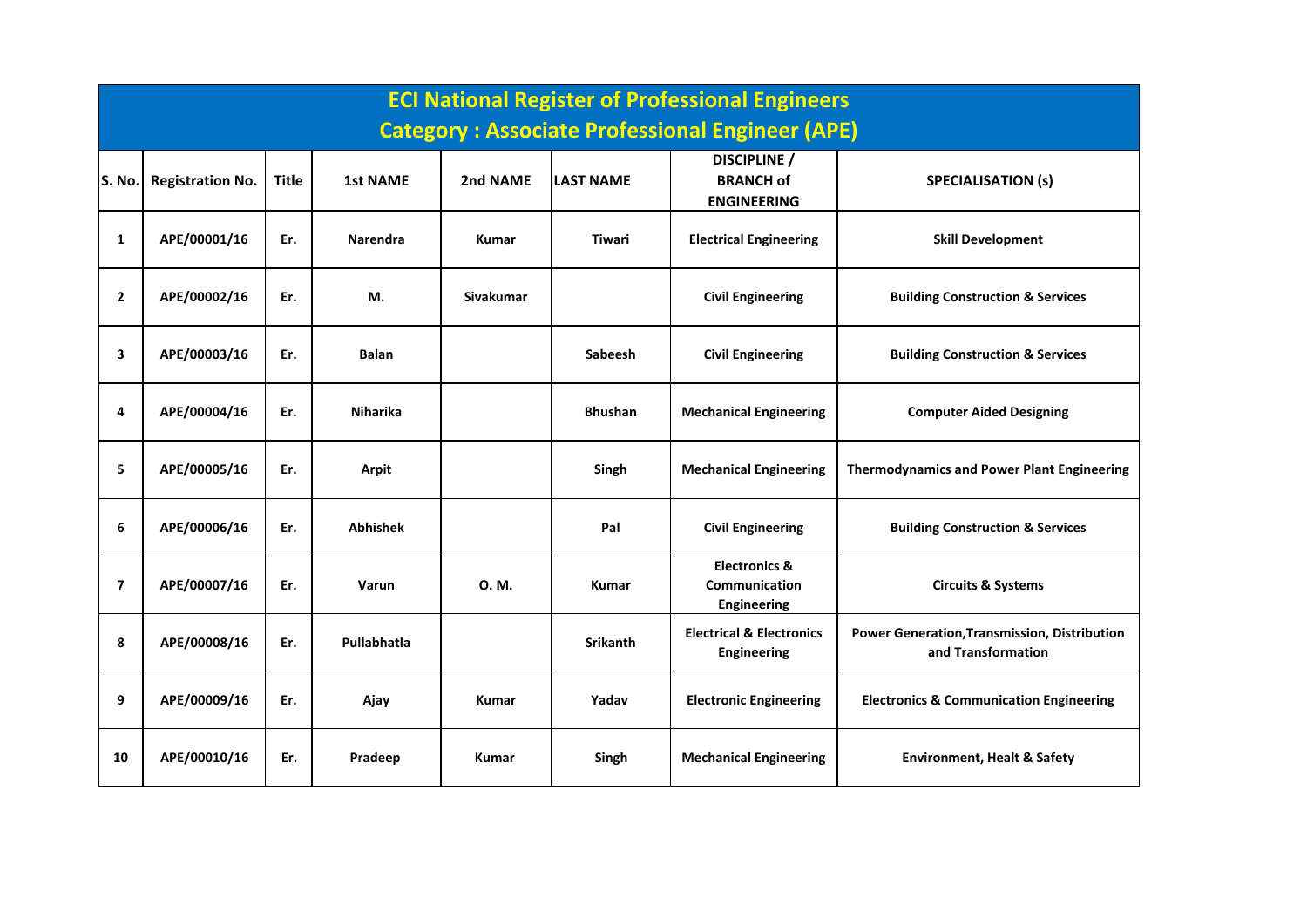| 11 | APE/00011/16 | Er. | V.               |                   | <b>Baskaran</b> | <b>Civil Engineering</b> | <b>Construction of Building &amp; Services</b>                                                                            |
|----|--------------|-----|------------------|-------------------|-----------------|--------------------------|---------------------------------------------------------------------------------------------------------------------------|
| 12 | APE/00012/16 | Er. | <b>Arthanari</b> |                   | S               | <b>Civil Engineering</b> | <b>Construction of Building &amp; Services</b>                                                                            |
| 13 | APE/00013/16 | Er. | Santhana         | <b>Manikandan</b> | M               | <b>Civil Engineering</b> | <b>Construction of Building &amp; Services</b>                                                                            |
| 14 | APE/00014/16 | Er. | Chandan          |                   | Ghosh           | <b>Civil Engineering</b> | Design & Construction of Concrete Structur,<br>Valuation Survaying (Real Estate), Building &<br><b>Quantity Surveying</b> |
| 15 | APE/00015/16 | Er. | Sivaraman        |                   | S.              | <b>Civil Engineering</b> | Geotechnical / Earthquake / Structural<br><b>Engineering</b>                                                              |
| 16 | APE/00016/16 | Er. | K.               |                   | Gananathan      | <b>Civil Engineering</b> | <b>Building Construction &amp; Services</b>                                                                               |
| 17 | APE/00017/16 | Er. | F.               |                   | Jones           | <b>Civil Engineering</b> | <b>Building Construction &amp; Services</b>                                                                               |
| 18 | APE/00018/16 | Er. | Shiv             | Shankar           | Bansal          | <b>Civil Engineering</b> | <b>Construction of Building &amp; Services</b>                                                                            |
| 19 | APE/00019/16 | Er. | А.               | Selvakanabhathy   |                 | <b>Civil Engineering</b> | <b>Construction of Building &amp; Services</b>                                                                            |
| 20 | APE/00020/16 | Er. | Sethuraman       |                   | AR              | <b>Civil Engineering</b> | <b>Construction of Building &amp; Services</b>                                                                            |
| 21 | APE/00021/16 | Er. | Varun            |                   | В.              | <b>Civil Engineering</b> | <b>Building Construction &amp; Services</b>                                                                               |
| 22 | APE/00022/16 | Er. | Aravindhan       |                   | S.              | <b>Civil Engineering</b> | <b>Building Construction &amp; Services</b>                                                                               |
| 23 | APE/00023/16 | Er. | Ronak            |                   | Motiani         | <b>Civil Engineering</b> | <b>Structural Engineering</b>                                                                                             |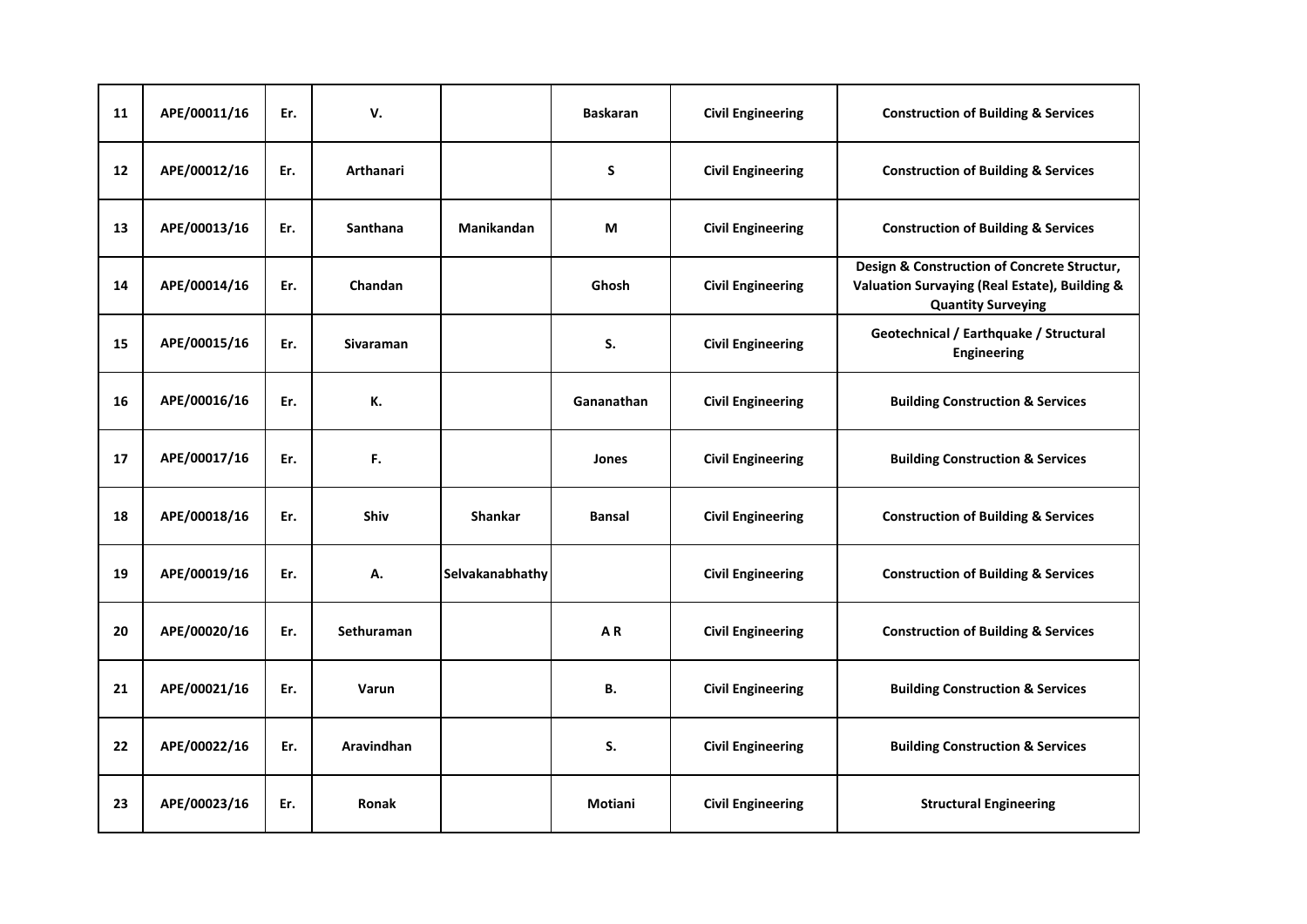| 24 | APE/00024/16 | Er. | <b>Kartik</b>   | Goswami      |                  | <b>Electronics &amp;</b><br>Telecommunication<br><b>Engineering</b> | <b>Electronics &amp; Telecommunication Plant and</b><br><b>Equipments' Maintenace Engineering</b> |
|----|--------------|-----|-----------------|--------------|------------------|---------------------------------------------------------------------|---------------------------------------------------------------------------------------------------|
| 25 | APE/00025/16 | Er. | Prashant        |              | Arora            | <b>Chemical Engineering</b>                                         | <b>Chemical Plant and Equipments' Planning,</b><br><b>Designing and Operation Engineering</b>     |
| 26 | APE/00026/16 | Er. | <b>Krishnan</b> |              | К.               | <b>Civil Engineering</b>                                            | <b>Building &amp; Services' Construction Engineering</b>                                          |
| 27 | APE/00027/16 | Er. | R.              |              | <b>Dinesh</b>    | <b>Civil Engineering</b>                                            | <b>Building &amp; Services' Construction Engineering</b>                                          |
| 28 | APE/00028/16 | Er. | S.              | Pradeep      | Vignesh          | <b>Civil Engineering</b>                                            | <b>Building &amp; Services' Construction Engineering</b>                                          |
| 29 | APE/00029/16 | Er. | v.              | Mayil        | Raj              | <b>Civil Engineering</b>                                            | <b>Building &amp; Services' Construction Engineering</b>                                          |
| 30 | APE/00030/16 | Er. | Ρ.              | Pandiselvam  |                  | <b>Civil Engineering</b>                                            | <b>Building &amp; Services' Construction Engineering</b>                                          |
| 31 | APE/00031/16 | Er. | <b>Mukesh</b>   | Kumar        | Yadav            | <b>Civil Engineering</b>                                            | <b>Roads and Highway Engineering</b>                                                              |
| 32 | APE/00032/16 | Er. | К.              | Vaira        | Moorthy          | <b>Civil Engineering</b>                                            | <b>Building &amp; Services' Construction Engineering</b>                                          |
| 33 | APE/00033/16 | Er. | Arul            |              | S.               | <b>Civil Engineering</b>                                            | <b>Building &amp; Services' Construction Engineering</b>                                          |
| 34 | APE/00034/16 | Er. | Prajoth         |              | Sundar V.        | <b>Structural Engineering</b>                                       | <b>Structural Engineering</b>                                                                     |
| 35 | APE/00035/16 | Er. | <b>Nishant</b>  |              | <b>Kumar</b>     | <b>Civil Engineering</b>                                            | <b>Building &amp; Services' Construction Engineering</b>                                          |
| 36 | APE/00036/16 | Er. | <b>Deepak</b>   | <b>Kumar</b> | <b>Srivastav</b> | <b>Civil Engineering</b>                                            | <b>Building &amp; Services' Construction Engineering</b>                                          |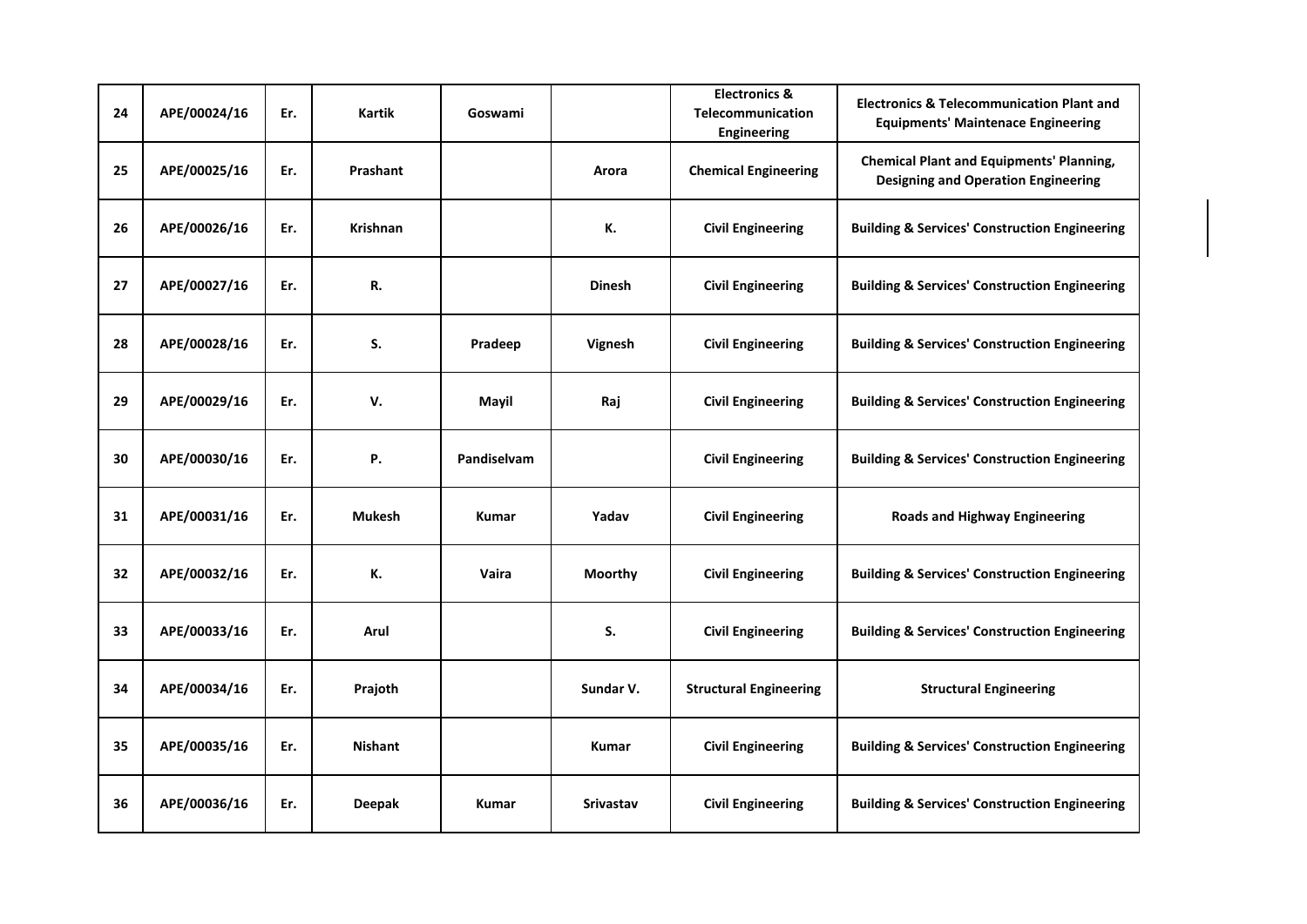| 37 | APE/00037/16 | Er. | <b>Neha</b>      |              | <b>Mumtaz</b> | <b>Civil Engineering</b>                                                | <b>Environmental Engineering</b>                                                            |
|----|--------------|-----|------------------|--------------|---------------|-------------------------------------------------------------------------|---------------------------------------------------------------------------------------------|
| 38 | APE/00038/16 | Er. | <b>Tabish</b>    |              | Izhar         | <b>Structural Engineering</b>                                           | <b>Structural Engineering</b>                                                               |
| 39 | APE/00039/16 | Er. | D.               |              | Rajkumar      | <b>Civil Engineering</b>                                                | <b>Structural Engineering</b>                                                               |
| 40 | APE/00040/16 | Er. | R.               |              | Manoharan     | <b>Civil Engineering</b>                                                | <b>Building &amp; Services' Construction Engineering</b>                                    |
| 41 | APE/00041/16 | Er. | М.               | Jegan        |               | <b>Civil Engineering</b>                                                | All Types of Surveying Like GPS & GIS.                                                      |
| 42 | APE/00042/16 | Er. | <b>Ashok</b>     | Kumar        | v.            | <b>Civil Engineering</b>                                                | <b>Building &amp; Services' Construction Engineering</b>                                    |
| 43 | APE/00043/16 | Er. | K. Thanga        | Durai        |               | <b>Civil Engineering</b>                                                | <b>Building &amp; Services' Construction Engineering</b>                                    |
| 44 | APE/00044/16 | Er. | SankaranaRayanan |              | R.            | <b>Structural Engineering</b>                                           | Civil Engineering / Structural Engineering                                                  |
| 45 | APE/00045/16 | Er. | Jegan            |              | R.            | <b>Civil Engineering &amp;</b><br>Infrastructural<br><b>Engineering</b> | <b>Building &amp; Services' Construction Engineering</b><br>and Management                  |
| 46 | APE/00046/16 | Er. | Gulam            |              | Farooq        | <b>Civil Engineering</b>                                                | <b>Building &amp; Services' Construction and its Quality</b><br><b>Control Engineering.</b> |
| 47 | APE/00047/16 | Er. | <b>Ashish</b>    |              | <b>Kumar</b>  | <b>Civil Engineering</b>                                                | <b>Building &amp; Services' Construction Engineering</b><br>and Structural Engineering      |
| 48 | APE/00048/16 | Er. | <b>Rohit</b>     | <b>Kumar</b> | <b>Malik</b>  | <b>Civil Engineering</b>                                                | <b>Roads and Highway Engineering</b>                                                        |
| 49 | APE/00049/16 | Er. | Sidda            | Reddy        | R.            | <b>Civil Engineering</b>                                                | <b>Building &amp; Services' Construction Engineering</b>                                    |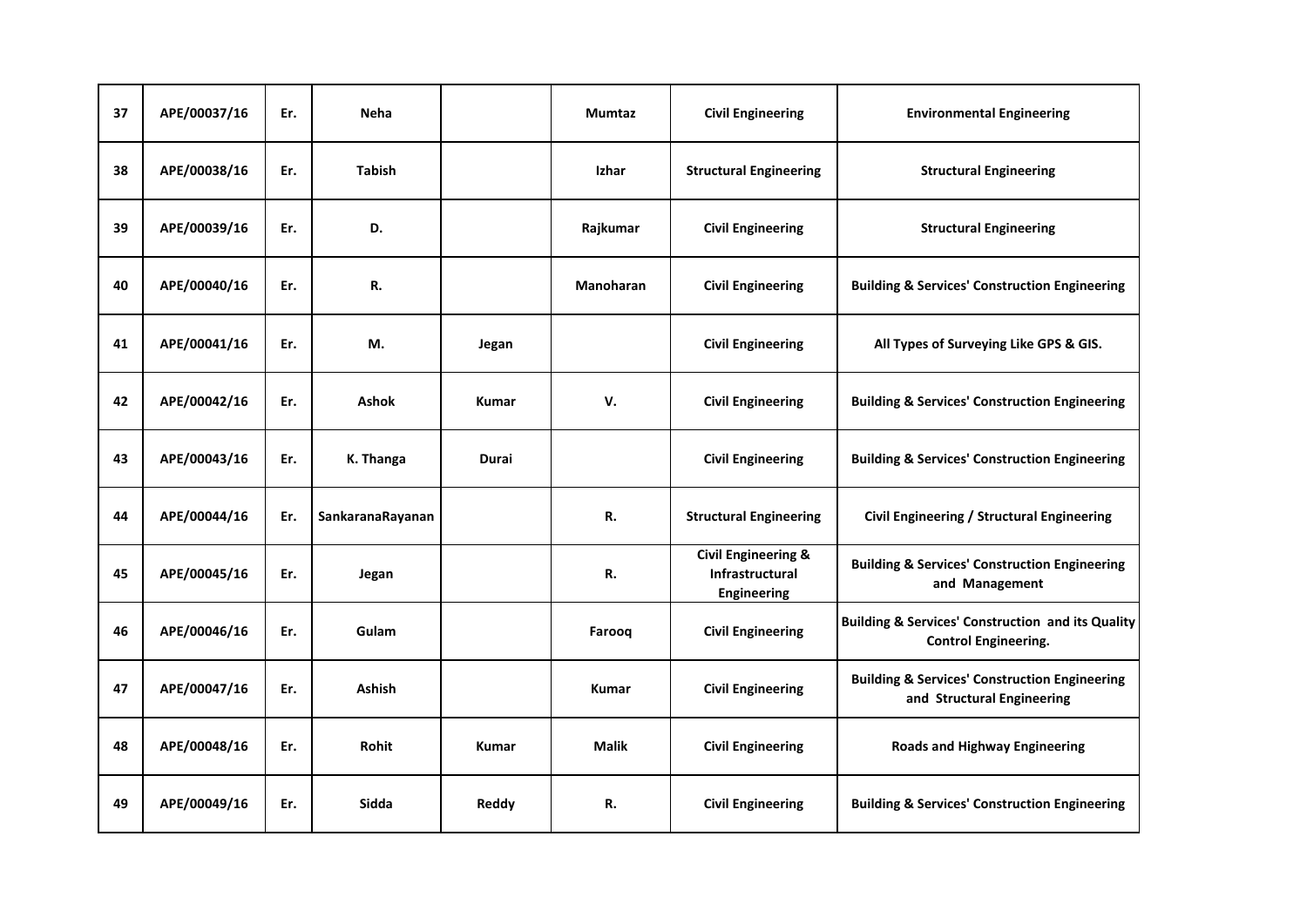| 50 | APE/00050/16 | Er. | R.                | Ganesh        | R.           | <b>Civil Engineering</b>      | <b>Building &amp; Services' Construction Engineering</b>                             |
|----|--------------|-----|-------------------|---------------|--------------|-------------------------------|--------------------------------------------------------------------------------------|
| 51 | APE/00051/16 | Er. | Rajneesh          | Kumar         |              | <b>Civil Engineering</b>      | <b>Construction of Buildings &amp; Services</b>                                      |
| 52 | APE/00052/16 | Er. | N.                | Syed          | Jaffar Sadiq | <b>Civil Engineering</b>      | <b>Construction of Buildings &amp; Services</b>                                      |
| 53 | APE/00053/16 | Er. | Nondisamy         | S.            |              | <b>Civil Engineering</b>      | <b>Construction of Buildings &amp; Services</b>                                      |
| 54 | APE/00054/16 | Er. | <b>Manikandan</b> | C.            |              | <b>Civil Engineering</b>      | <b>Construction of Buildings &amp; Services</b>                                      |
| 55 | APE/00055/16 | Er. | Τ.                | Raja          |              | <b>Civil Engineering</b>      | <b>Construction of Buildings &amp; Services</b>                                      |
| 56 | APE/00056/16 | Er. | Suresh            | <b>Kumar</b>  | S.           | <b>Civil Engineering</b>      | <b>Construction of Buildings &amp; Services and</b><br>Valuation                     |
| 57 | APE/00057/16 | Er. | T.                | <b>Thilak</b> | Ranjith      | <b>Civil Engineering</b>      | <b>Construction of Buildings &amp; Services and</b><br><b>Structural Engineering</b> |
| 58 | APE/00058/16 | Er. | Vinoy             |               | Ρ.           | <b>Civil Engineering</b>      | <b>Construction of Buildings &amp; Services</b>                                      |
| 59 | APE/00059/16 | Er. | <b>MD</b>         | <b>Asif</b>   | Raja         | <b>Civil Engineering</b>      | <b>Earthquake Engineering, Structural Engineering</b>                                |
| 60 | APE/00060/16 | Er. | Rupesh            |               | Mahapatra    | <b>Electrical Engineering</b> | <b>Project Management</b>                                                            |
| 61 | APE/00061/16 | Er. | Mechael           |               | John         | <b>Electrical Engineering</b> | <b>Transmission &amp; Distribution</b>                                               |
| 62 | APE/00062/16 | Er. | Jyothi            |               | К.           | <b>Civil Engineering</b>      | <b>Structural Engineering</b>                                                        |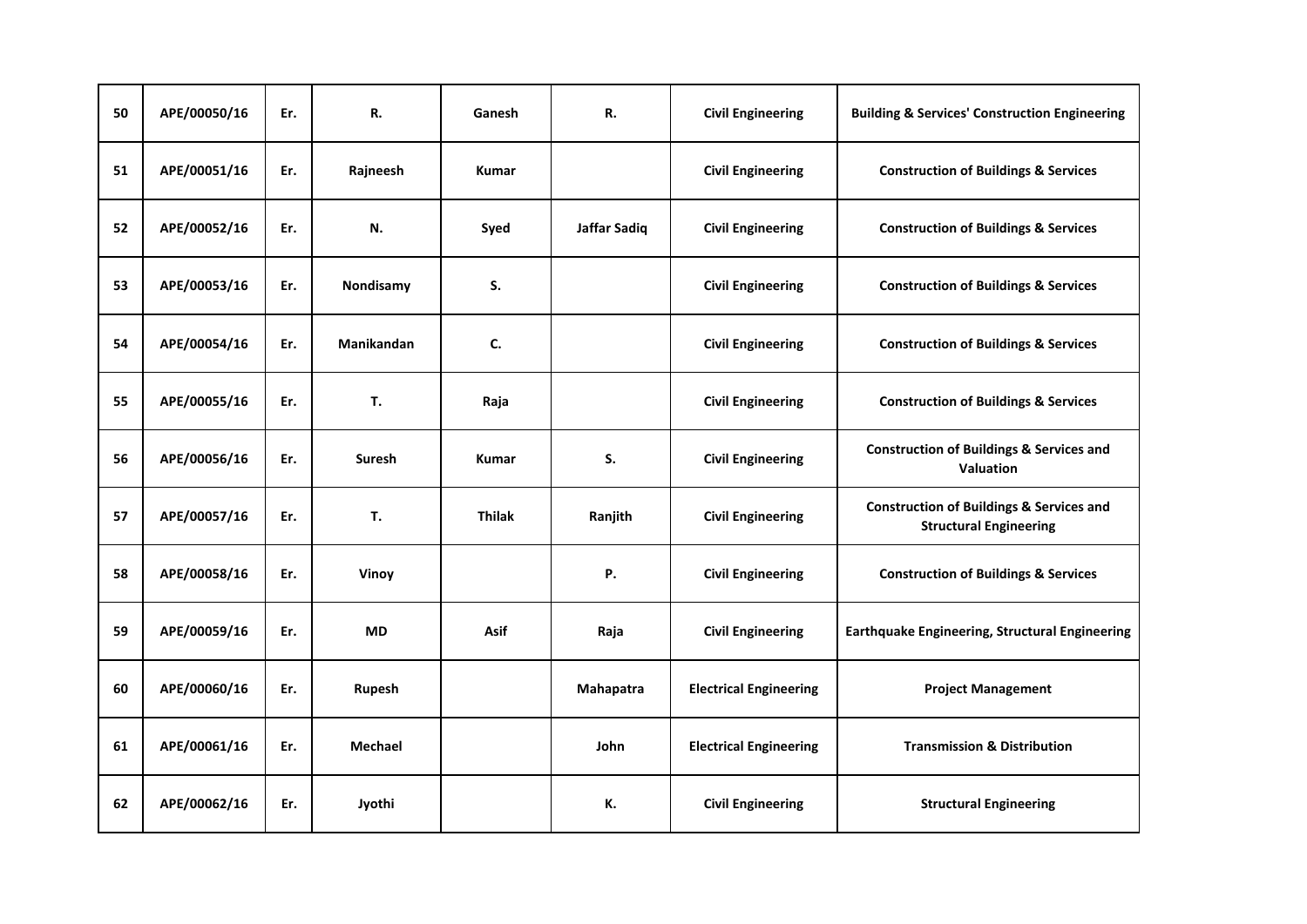| 63 | APE/00063/16 | Er. | A.R.                | Kavin              | Soundar       | <b>Civil Engineering</b> | <b>Construction of Buildings &amp; Services, Structural</b><br><b>Engineering</b> |
|----|--------------|-----|---------------------|--------------------|---------------|--------------------------|-----------------------------------------------------------------------------------|
| 64 | APE/00064/16 | Er. | <b>Sakthivel</b>    |                    | R.            | <b>Civil Engineering</b> | <b>Structural Engineering</b>                                                     |
| 65 | APE/00065/16 | Er. | Rajesh              |                    | А.            | <b>Civil Engineering</b> | <b>Structural Engineering</b>                                                     |
| 66 | APE/00066/16 | Er. | Imran               |                    | Ali           | <b>Civil Engineering</b> | <b>Project Management</b>                                                         |
| 67 | APE/00067/16 | Er. | Devanand            |                    | E.            | <b>Civil Engineering</b> | <b>Structural Engineering</b>                                                     |
| 68 | APE/00068/16 | Er. | Purani              | Atul               | Amrutlal      | <b>Civil Engineering</b> | <b>Structural Engineering</b>                                                     |
| 69 | APE/00069/16 | Er. | Jaydutt             | <b>Vimalkant</b>   | <b>Tailor</b> | <b>Civil Engineering</b> | <b>Structural Engineering</b>                                                     |
| 70 | APE/00070/16 | Er. | <b>Mistry</b>       | Sanketkumar        | Rajeshkumar   | <b>Civil Engineering</b> | <b>Structural Engineering</b>                                                     |
| 71 | APE/00071/16 | Er. | <b>Vikas</b>        | Vasantrao          | Mothe         | <b>Civil Engineering</b> | <b>Structural Engineering</b>                                                     |
| 72 | APE/00072/16 | Er. | Kirti               | Natthuji           | Kolhe         | <b>Civil Engineering</b> | <b>Structural Engineering</b>                                                     |
| 73 | APE/00073/16 | Er. | <b>Kashif Ahmed</b> | <b>Nazir Ahmed</b> | Qureshi       | <b>Civil Engineering</b> | <b>Structural Engineering</b>                                                     |
| 74 | APE/00074/16 | Er. | <b>Sagar</b>        | <b>Diliprao</b>    | Wankhade      | <b>Civil Engineering</b> | <b>Structural Engineering, Construction of Buildings</b><br>& Services            |
| 75 | APE/00075/16 | Er. | <b>Borkar</b>       | Prashant           | Moreshwar     | <b>Civil Engineering</b> | <b>Construction of Buildings &amp; Services</b>                                   |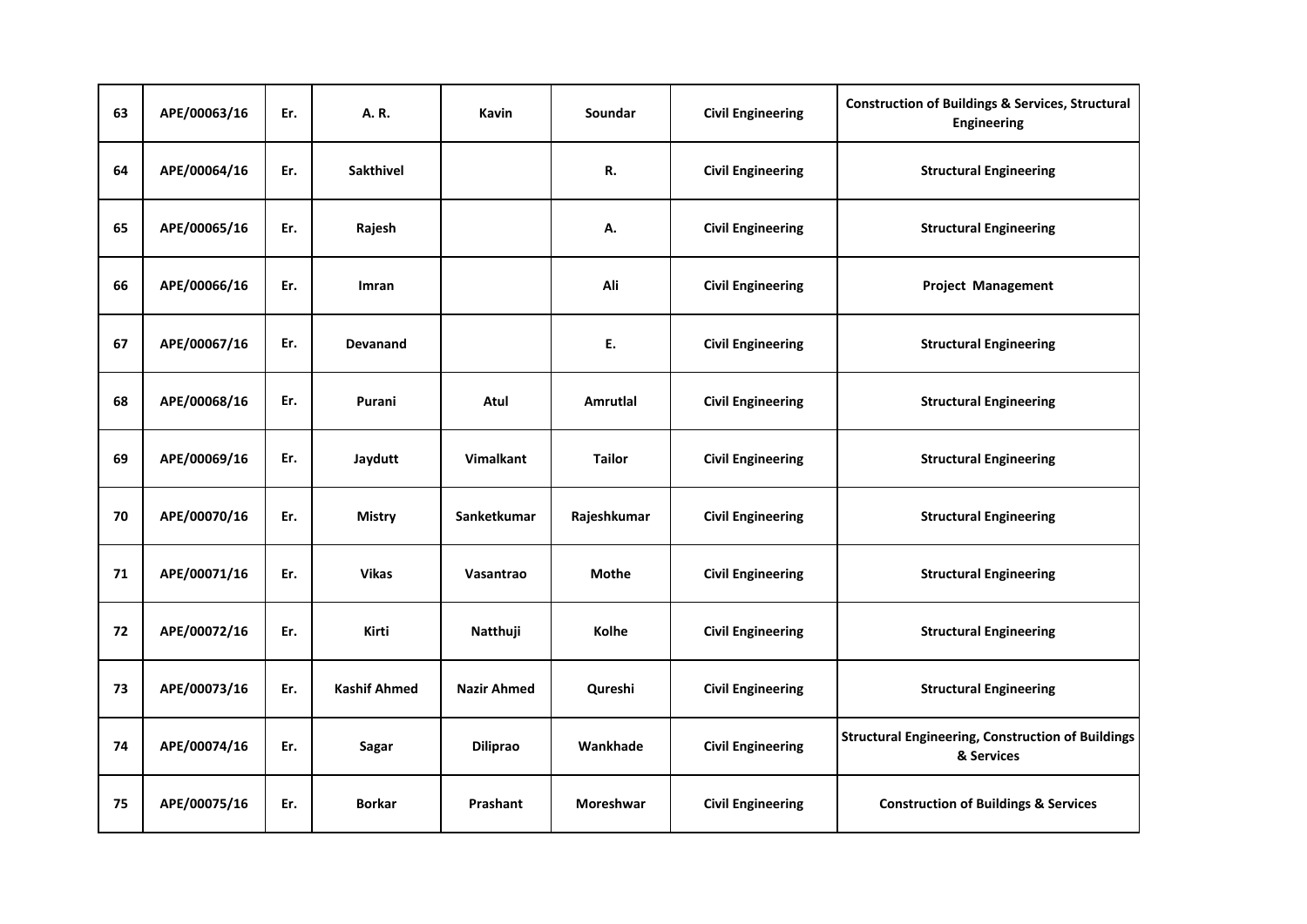| 76 | APE/00076/16 | Er. | <b>Shivananda</b>    | Aigal        | C.             | <b>Civil Engineering</b>                      | <b>Structural Engineering</b>                                                                |
|----|--------------|-----|----------------------|--------------|----------------|-----------------------------------------------|----------------------------------------------------------------------------------------------|
| 77 | APE/00077/16 | Er. | Selva                | <b>Kumar</b> | S.             | <b>Civil Engineering</b>                      | <b>Construction of Buildings and Services</b>                                                |
| 78 | APE/00078/16 | Er. | <b>Ram</b>           |              | <b>Bahadur</b> | <b>Electrical / Mechanical</b><br>Engineering | Transmission and Distribution, Operation and<br><b>Maintenance of a Electric Sub Station</b> |
| 79 | APE/00079/16 | Er. | Aditi                |              | Pandey         | <b>Electronics Engineering</b>                | <b>Remote Sensing, GIS</b>                                                                   |
| 80 | APE/00080/16 | Er. | <b>Sachin</b>        |              |                | <b>Civil Engineering</b>                      | <b>Construction of Buildings &amp; Services</b>                                              |
| 81 | APE/00081/16 | Er. | Lohith               | В.           | Acharya        | <b>Civil Engineering</b>                      | <b>Construction of Buildings &amp; Services</b>                                              |
| 82 | APE/00082/16 | Er. | <b>Nandaneshwara</b> |              |                | <b>Civil Engineering</b>                      | <b>Construction of Buildings &amp; Services</b>                                              |
| 83 | APE/00083/16 | Er. | Chandrashekar        |              | B              | <b>Civil Engineering</b>                      | <b>Quantity Surveying</b>                                                                    |
| 84 | APE/00084/16 | Er. | Manjunatha           |              | <b>H.B.</b>    | <b>Civil Engineering</b>                      | <b>Quantity Surveying</b>                                                                    |
| 85 | APE/00085/16 | Er. | <b>Mohandas</b>      |              |                | <b>Civil Engineering</b>                      | <b>Construction of Buildings &amp; Services</b>                                              |
| 86 | APE/00086/16 | Er. | Vijayaraj            |              |                | <b>Civil Engineering</b>                      | <b>Construction of Buildings &amp; Services</b>                                              |
| 87 | APE/00087/16 | Er. | Sandesh              |              | <b>Sanil</b>   | <b>Civil Engineering</b>                      | <b>Construction of Buildings &amp; Services</b>                                              |
| 88 | APE/00088/16 | Er. | Dave                 | <b>Nirav</b> | Anandbhai      | <b>Mechanical Engineering</b>                 | <b>Project Management</b>                                                                    |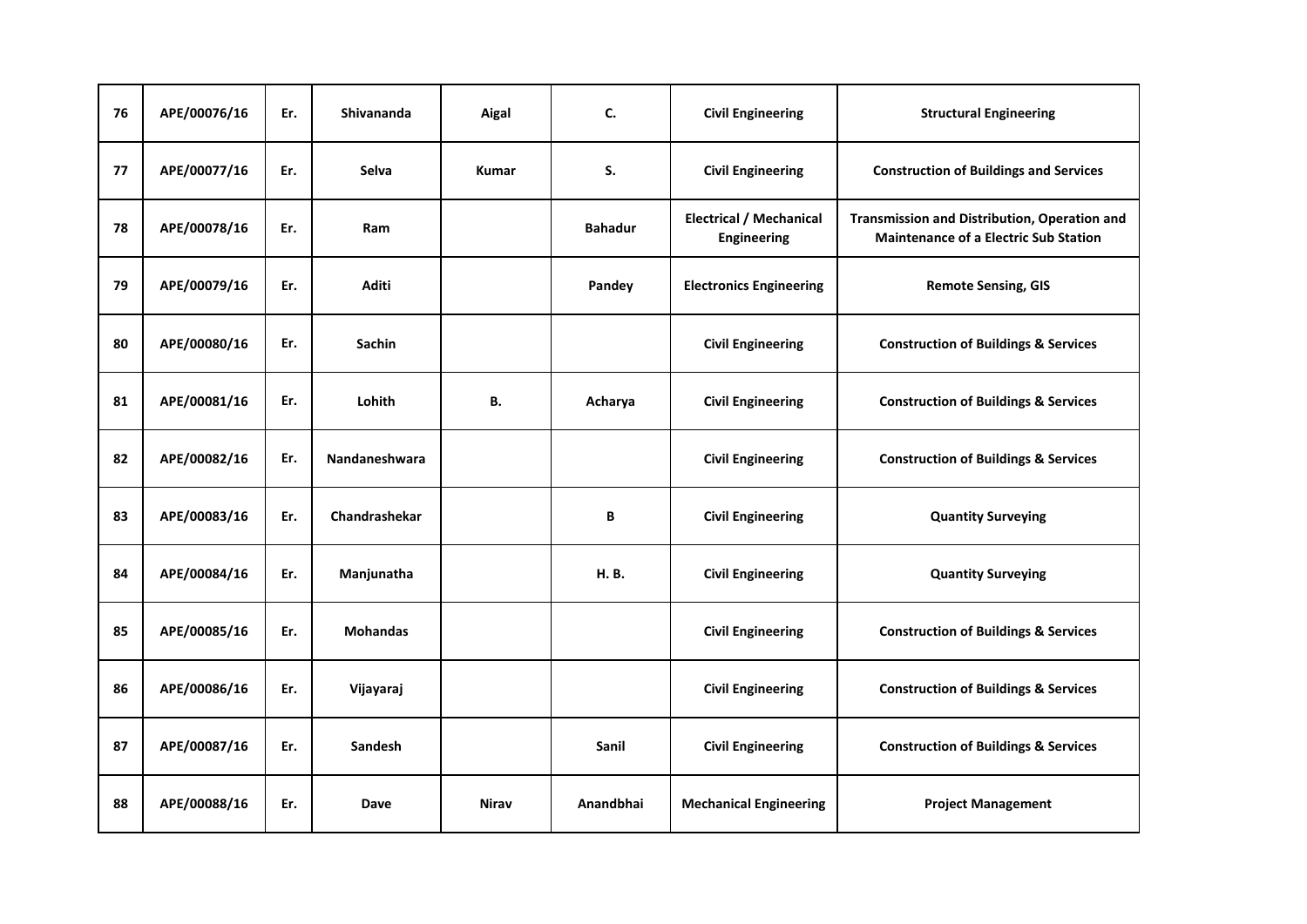| 89  | APE/00089/16 | Er. | Kapinjal         |              | Upreti        | <b>Civil Engineering</b>                                  | Design of steel structures for bridges etc.                                 |
|-----|--------------|-----|------------------|--------------|---------------|-----------------------------------------------------------|-----------------------------------------------------------------------------|
| 90  | APE/00090/16 | Er. | <b>Vineet</b>    | Singh        | Rawat         | <b>Civil Engineering</b>                                  | <b>Quality Control</b>                                                      |
| 91  | APE/00091/16 | Er. | Md.              |              | <b>Ismail</b> | <b>Civil Engineering</b>                                  | <b>Construction of Buildings and Services</b>                               |
| 92  | APE/00092/16 | Er. | <b>Hitender</b>  |              | Singh         | <b>Mechanical Engineering</b>                             | <b>Steel Rolling Mills</b>                                                  |
| 93  | APE/00093/16 | Er. | Pankaj           |              | Mishra        | <b>Electrical and</b><br>Telecommunication<br>Engineering | <b>Sofware Engineering in Petroleum Sector</b>                              |
| 94  | APE/00094/16 | Er. | <b>Shrikhara</b> |              |               | <b>Electronics &amp;</b><br>Communication<br>Engineering  | VLSI Systems Design Engineering, Circuits and<br><b>Systems Engineering</b> |
| 95  | APE/00095/16 | Er. | <b>Kamlesh</b>   | <b>Kumar</b> | <b>Shah</b>   | <b>Electrical</b>                                         | <b>Information Technology</b>                                               |
| 96  | APE/00096/16 | Er. | Rajadurai        | Singh        | D             | <b>Mechanical Engineering</b>                             | <b>Piping Design Engineering</b>                                            |
| 97  | APE/00097/16 | Er. | <b>Madura</b>    | Muthu        | Α             | <b>Civil Engineering</b>                                  | <b>Construction of Buildings and Services</b>                               |
| 98  | APE/00098/16 | Er. | K.               |              | Thiagarajan   | <b>Civil Engineering</b>                                  | Valuation                                                                   |
| 99  | APE/00099/16 | Er. | <b>Mirza</b>     | Abdullah     | <b>Baig</b>   | <b>Civil Engineering</b>                                  | <b>Structural Engineering</b>                                               |
| 100 | APE/00100/16 | Er. | <b>Shaik</b>     |              | Saboo         | <b>Civil Engineering</b>                                  | <b>Structural Engineering</b>                                               |
| 101 | APE/00101/16 | Er. | N.               | Avinash      | <b>Kumar</b>  | <b>Civil Engineering</b>                                  | <b>Structural Engineering</b>                                               |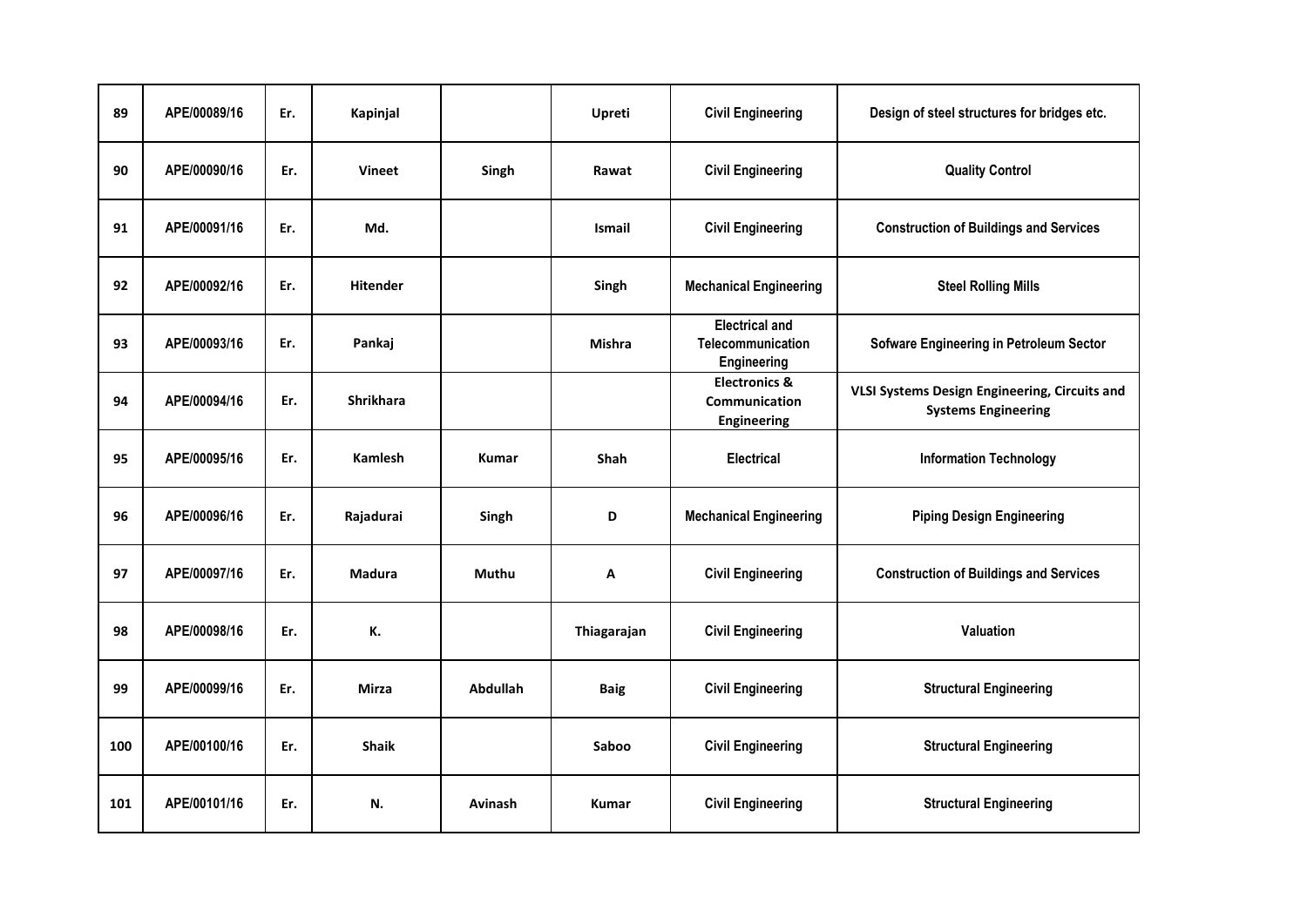| 102 | APE/00102/16 | Er. | <b>Satish</b> | Kumar             | Gutti            | <b>Mechanical Engineering</b>    | <b>Design of Steel Structures</b>                                                   |
|-----|--------------|-----|---------------|-------------------|------------------|----------------------------------|-------------------------------------------------------------------------------------|
| 103 | APE/00103/16 | Er. | Anubhav       |                   | Aggarwal         | <b>Electrical Engineering</b>    | <b>Electrical works</b>                                                             |
| 104 | APE/00104/16 | Er. | Gaurav        |                   | Aggarwal         | <b>Information Technology</b>    | <b>Electrical works</b>                                                             |
| 105 | APE/00105/16 | Er. | Jagdish       | Rameshrao         | <b>Dhanuskar</b> | <b>Civil Engineering</b>         | <b>Structural Engineering</b>                                                       |
| 106 | APE/00106/16 | Er. | Meenakshi     | Vijay             | Landge           | <b>Civil Engineering</b>         | <b>Structural Engineering</b>                                                       |
| 107 | APE/00107/16 | Er. | Deepanshu     |                   | Garg             | <b>Civil Engineering</b>         | <b>Design &amp; Related Services in Trenchless</b><br>Engineering                   |
| 108 | APE/00108/16 | Er. | Pankaj        |                   | Soni             | <b>Civil Engineering</b>         | Roads, Highway & Bridge Construction<br>Engineering                                 |
| 109 | APE/00109/16 | Er. | Ajinkya       | <b>Balkrishna</b> | <b>Magar</b>     | <b>Civil Engineering</b>         | <b>Construction of Buildings and Services, Structural</b><br>Engineering            |
| 110 | APE/00110/16 | Er. | Kamleshwar    |                   | Raturi           | <b>Architectural Engineering</b> | <b>Construction of Buildings and Services</b>                                       |
| 111 | APE/00111/16 | Er. | Rameshwar     | Jagannath         | Vishwakarma      | <b>Civil Engineering</b>         | <b>Structural Engineering</b>                                                       |
| 112 | APE/00112/16 | Er. | <b>Nimita</b> | <b>Balchand</b>   | <b>Bisen</b>     | <b>Civil Engineering</b>         | <b>Geotechnical Engineering</b>                                                     |
| 113 | APE/00113/16 | Er. | Pradeep       | <b>Kumar</b>      | Macha            | <b>Mining Engineering</b>        | Mine Surveying, Coal Mining Engineering                                             |
| 114 | APE/00114/16 | Er. | Ananda        | Imanabhan Manic   | Sundaram         | <b>Civil Engineering</b>         | <b>Structural Engineering, Construction of Buildings</b><br>and Services, Valuation |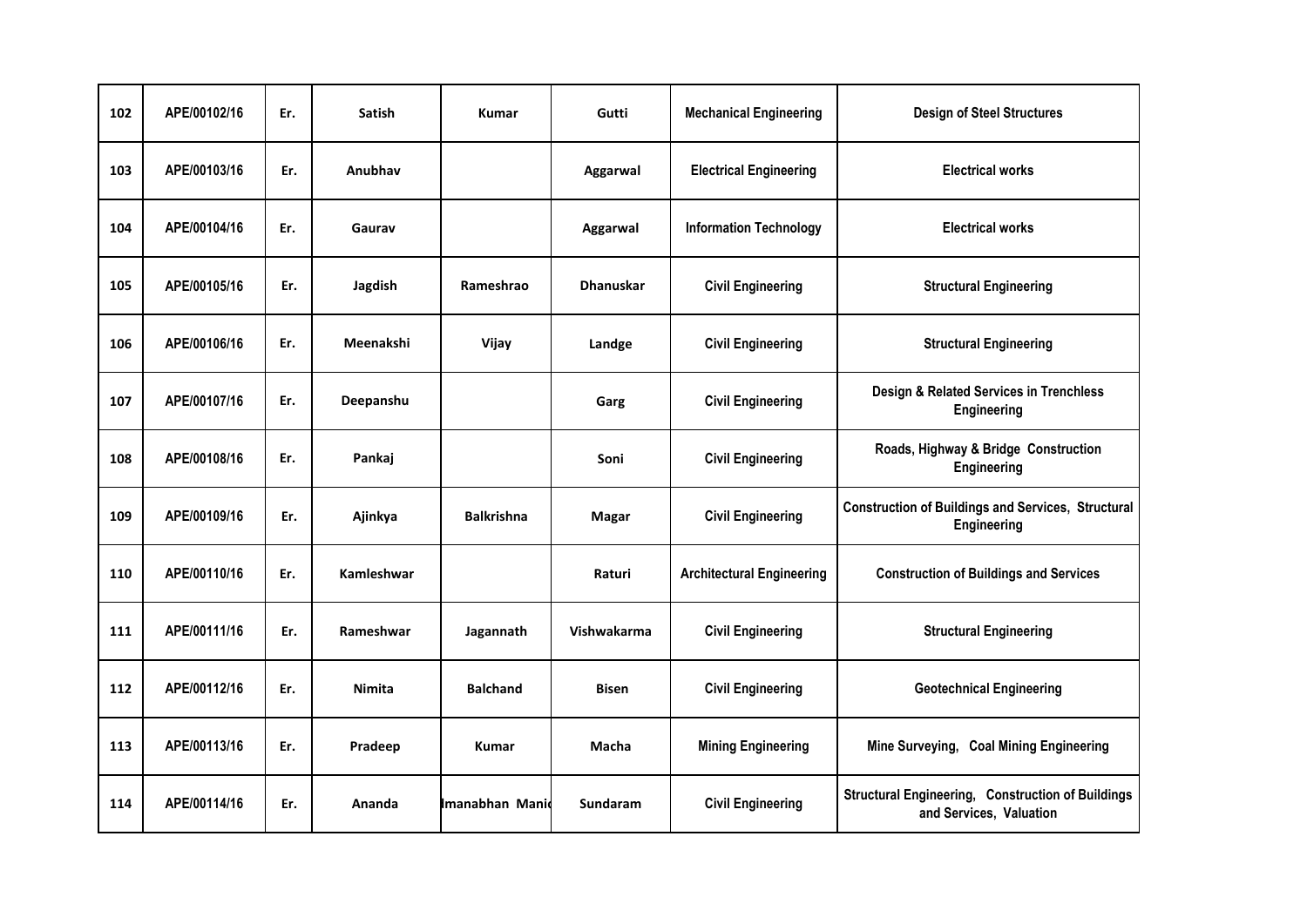| 115 | APE/00115/16 | Er. | Aarthi           |                | Ravivarman      | <b>Civil Engineering</b>                           | <b>Construction of Buildings and Services</b>                                       |
|-----|--------------|-----|------------------|----------------|-----------------|----------------------------------------------------|-------------------------------------------------------------------------------------|
| 116 | APE/00116/16 | Er. | <b>Bhawneesh</b> |                | <b>Bhandari</b> | <b>Mechanical Engineering</b>                      | <b>Quality Assurance</b>                                                            |
| 117 | APE/00117/16 | Er. | Nagarajan        |                | N.              | <b>Civil Engineering</b>                           | <b>Structural Engineering</b>                                                       |
| 118 | APE/00118/16 | Er. | R.K.             | Reddy          | Thattaputikala  | <b>Civil Engineering</b>                           | <b>Construction of Buildings and Services</b>                                       |
| 119 | APE/00119/16 | Er. | Vigneshwaran     |                | Ramachandran    | <b>Civil Engineering</b>                           | <b>Construction of Buildings and Services, Structural</b><br>Engineering, Valuation |
| 120 | APE/00120/16 | Er. | <b>Shubham</b>   |                | Gangwar         | <b>Electrical &amp; Electronics</b><br>Engineering | <b>Electrical Works (Operation &amp; Maintenance)</b>                               |
| 121 | APE/00121/16 | Er. | <b>Hitanshu</b>  |                | Sethi           | <b>Civil Engineering</b>                           | Railways Track Maintenance Engineering                                              |
| 122 | APE/00122/16 | Er. | А.               | Vinoth         | Khanna          | <b>Civil Engineering</b>                           | Valuation                                                                           |
| 123 | APE/00123/16 | Er. | Riyajdeen        | <b>Jaffar</b>  | Hussain         | <b>Civil Engineering</b>                           | <b>Construction of Buildings and Services</b>                                       |
| 124 | APE/00124/16 | Er. | Deepa            |                | J.              | <b>Civil Engineering</b>                           | <b>Geotechnical Engineering</b>                                                     |
| 125 | APE/00125/16 | Er. | Sabarinathan     |                | N.              | <b>Civil Engineering</b>                           | <b>Construction of Buildings and Services</b>                                       |
| 126 | APE/00126/16 | Er. | Ρ.               |                | Pragash         | <b>Civil Engineering</b>                           | <b>Construction of Buildings and Services</b>                                       |
| 127 | APE/00127/16 | Er. | В.               | <b>Sathish</b> | <b>Kumar</b>    | <b>Civil Engineering</b>                           | <b>Concrete Technology</b>                                                          |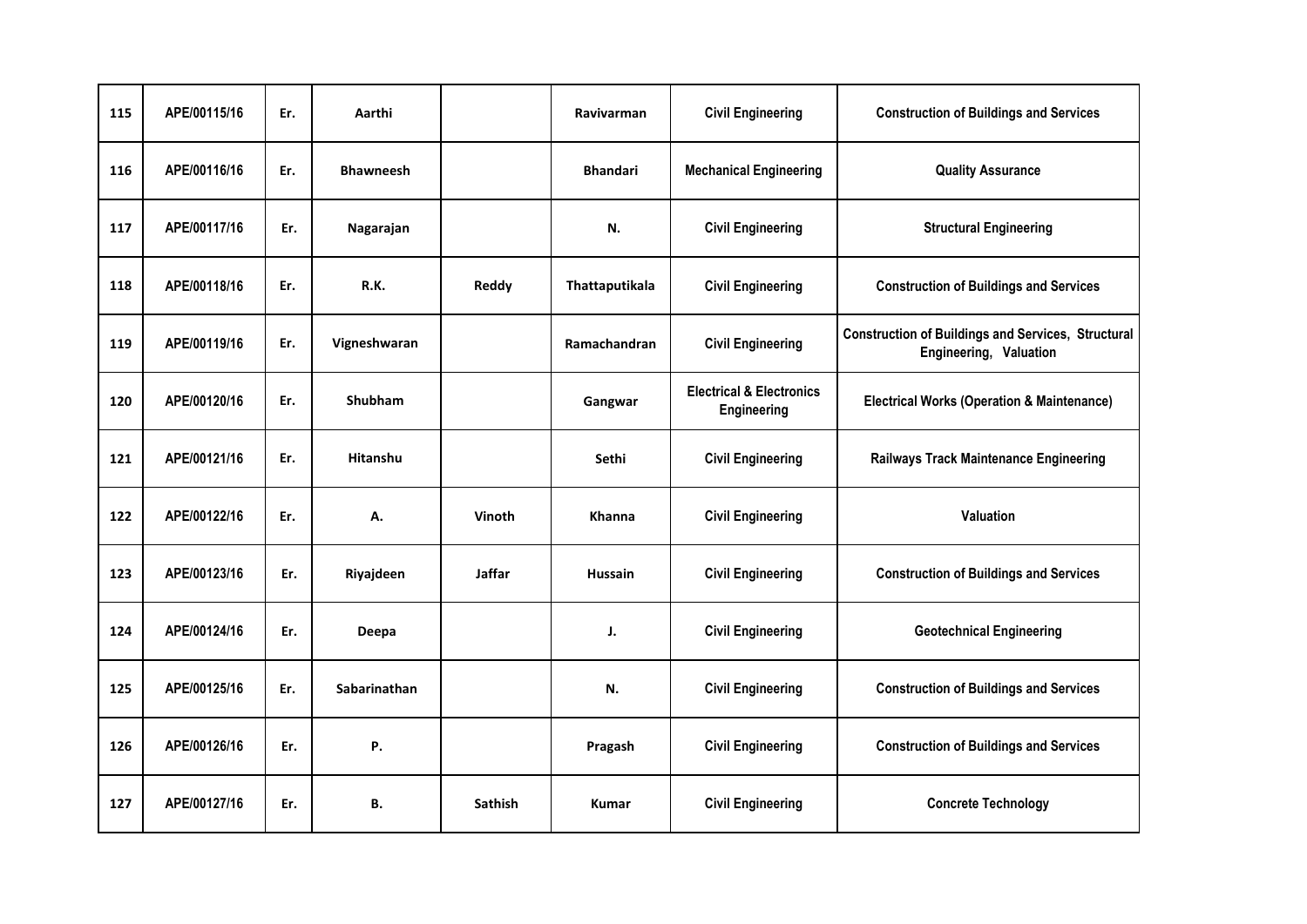| 128 | APE/00128/16 | Er. | М.              | <b>Sabastin</b>   | <b>Martial</b>   | <b>Civil Engineering</b>      | <b>Construction of Buildings and Services</b>                        |
|-----|--------------|-----|-----------------|-------------------|------------------|-------------------------------|----------------------------------------------------------------------|
| 129 | APE/00129/16 | Er. | <b>Kushal</b>   | <b>Marotrao</b>   | <b>Atkare</b>    | <b>Mechanical Engineering</b> | <b>Quality Assurance</b>                                             |
| 130 | APE/00130/16 | Er. | <b>Dinanath</b> | Narayan           | Khadgi           | <b>Civil Engineering</b>      | <b>Construction of Buildings and Services</b>                        |
| 131 | APE/00131/16 | Er. | Sudesh          | <b>Bhimrao</b>    | <b>Malode</b>    | <b>Civil Engineering</b>      | <b>Structural Engineering</b>                                        |
| 132 | APE/00132/16 | Er. | Kalyan          | Chowdary          | Kodali           | <b>Civil Engineering</b>      | <b>Structural Engineering</b>                                        |
| 133 | APE/00133/16 | Er. | Amin            | Mithil            | Yogeshbhai       | <b>Civil Engineering</b>      | <b>Construction of Buildings and Services</b>                        |
| 134 | APE/00134/16 | Er. | Desai           | <b>Hetulben</b>   | <b>Kiranbhai</b> | <b>Civil Engineering</b>      | <b>Construction of Buildings and Services, Project</b><br>Management |
| 135 | APE/00135/16 | Er. | Mangesh         | Prabhakarrao      | <b>Bhorkar</b>   | <b>Civil Engineering</b>      | <b>Environmental Engineering</b>                                     |
| 136 | APE/00136/16 | Er. | Deepti          | Chandrakant       | <b>Deshmukh</b>  | <b>Civil Engineering</b>      | <b>Structural Engineering</b>                                        |
| 137 | APE/00137/16 | Er. | Vaibhav         | <b>Sharad Rao</b> | Umap             | <b>Civil Engineering</b>      | <b>Construction of Buildings and Services</b>                        |
| 138 | APE/00138/16 | Er. | Vrushali        | <b>Ramkrishna</b> | Pawar            | <b>Civil Engineering</b>      | <b>Water Supply Works and Engineering</b>                            |
| 139 | APE/00139/16 | Er. | <b>Borse</b>    | <b>Kashinath</b>  | <b>Nimba</b>     | <b>Civil Engineering</b>      | <b>Construction of Buildings and Services</b>                        |
| 140 | APE/00140/16 | Er. | Madhumati       | Ajaykumar         | Nanwani          | <b>Civil Engineering</b>      | <b>Concrete Technology</b>                                           |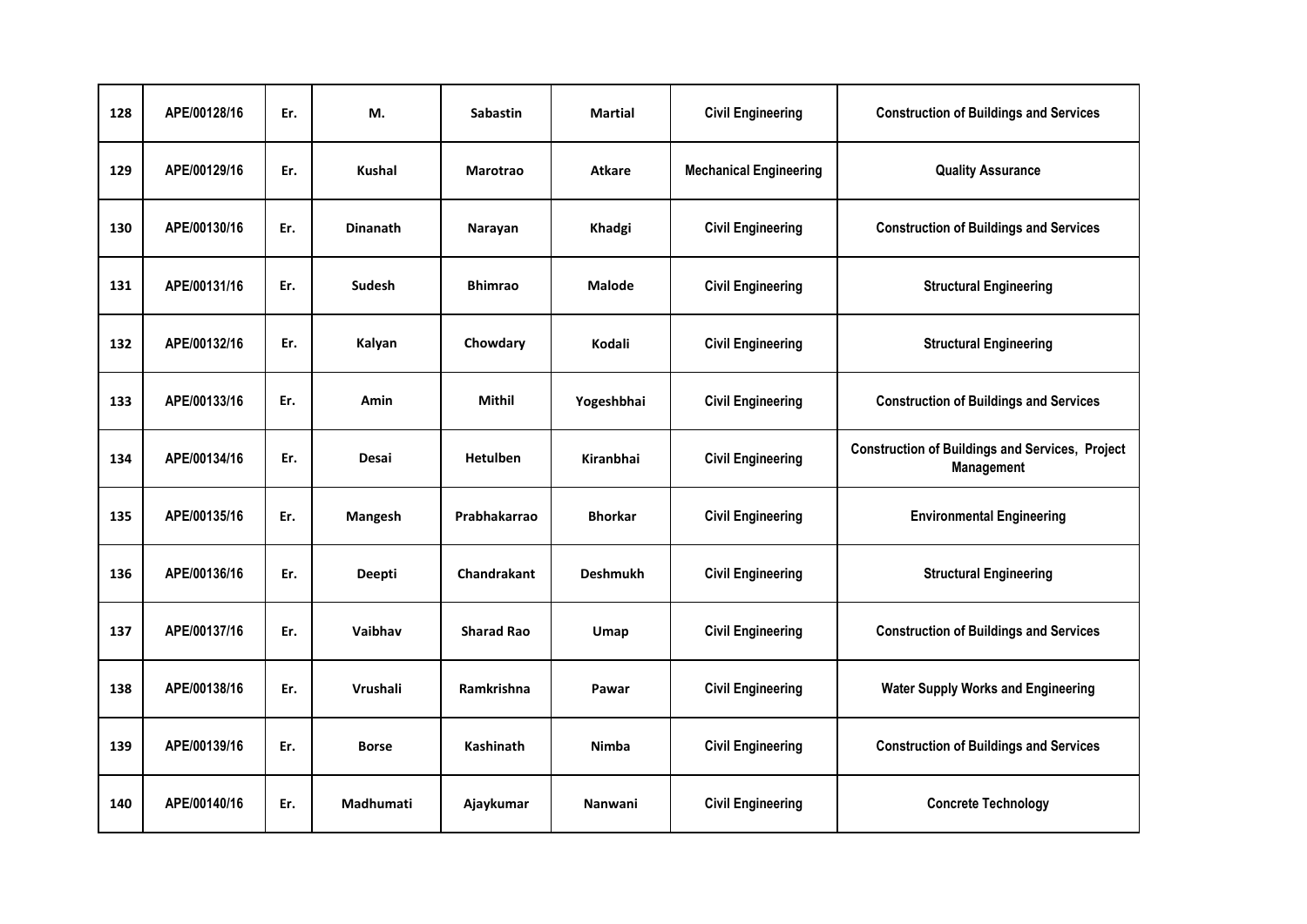| 141 | APE/00141/16 | Er. | Indu            |                  | Lidoo          | <b>Civil Engineering</b>      | <b>Concrete Technology</b>                    |
|-----|--------------|-----|-----------------|------------------|----------------|-------------------------------|-----------------------------------------------|
| 142 | APE/00142/16 | Er. | <b>Baviskar</b> | <b>Kamlesh</b>   | Ravindra       | <b>Civil Engineering</b>      | <b>Structural Engineering</b>                 |
| 143 | APE/00143/16 | Er. | Nithyanandhan   |                  | $\mathbf R$    | <b>Civil Engineering</b>      | Roads & Highways Engineering                  |
| 144 | APE/00144/16 | Er. | Jahangir        |                  | Ali            | <b>Civil Engineering</b>      | <b>Construction of Buildings and Services</b> |
| 145 | APE/00145/16 | Er. | S. Siva         | Vara             | Prasad         | <b>Civil Engineering</b>      | <b>Structural Engineering</b>                 |
| 146 | APE/00146/16 | Er. | Mamidi          | <b>Dhana</b>     | Raju           | <b>Mechanical Engineering</b> | <b>Maintenance of Vehicles</b>                |
| 147 | APE/00147/16 | Er. | Ram             | <b>Kumar</b>     | G.             | <b>Civil Engineering</b>      | <b>Structural Engineering</b>                 |
| 148 | APE/00148/16 | Er. | <b>Manne</b>    | <b>Narasimha</b> |                | <b>Civil Engineering</b>      | <b>Structural Engineering</b>                 |
| 149 | APE/00149/16 | Er. | Mandavilli      |                  | Manoj          | <b>Civil Engineering</b>      | <b>Structural Engineering</b>                 |
| 150 | APE/00150/16 | Er. | Yekkala         |                  | <b>Bhargav</b> | <b>Civil Engineering</b>      | <b>Structural Engineering</b>                 |
| 151 | APE/00151/16 | Er. | <b>Bommaka</b>  | Jagadeep         | Reddy          | <b>Civil Engineering</b>      | <b>Structural Engineering</b>                 |
| 152 | APE/00152/16 | Er. | R.              |                  | Swetha         | <b>Civil Engineering</b>      | <b>Structural Engineering</b>                 |
| 153 | APE/00153/16 | Er. | G.              | <b>Bhavani</b>   | <b>Nath</b>    | <b>Civil Engineering</b>      | <b>Billing and Tendering</b>                  |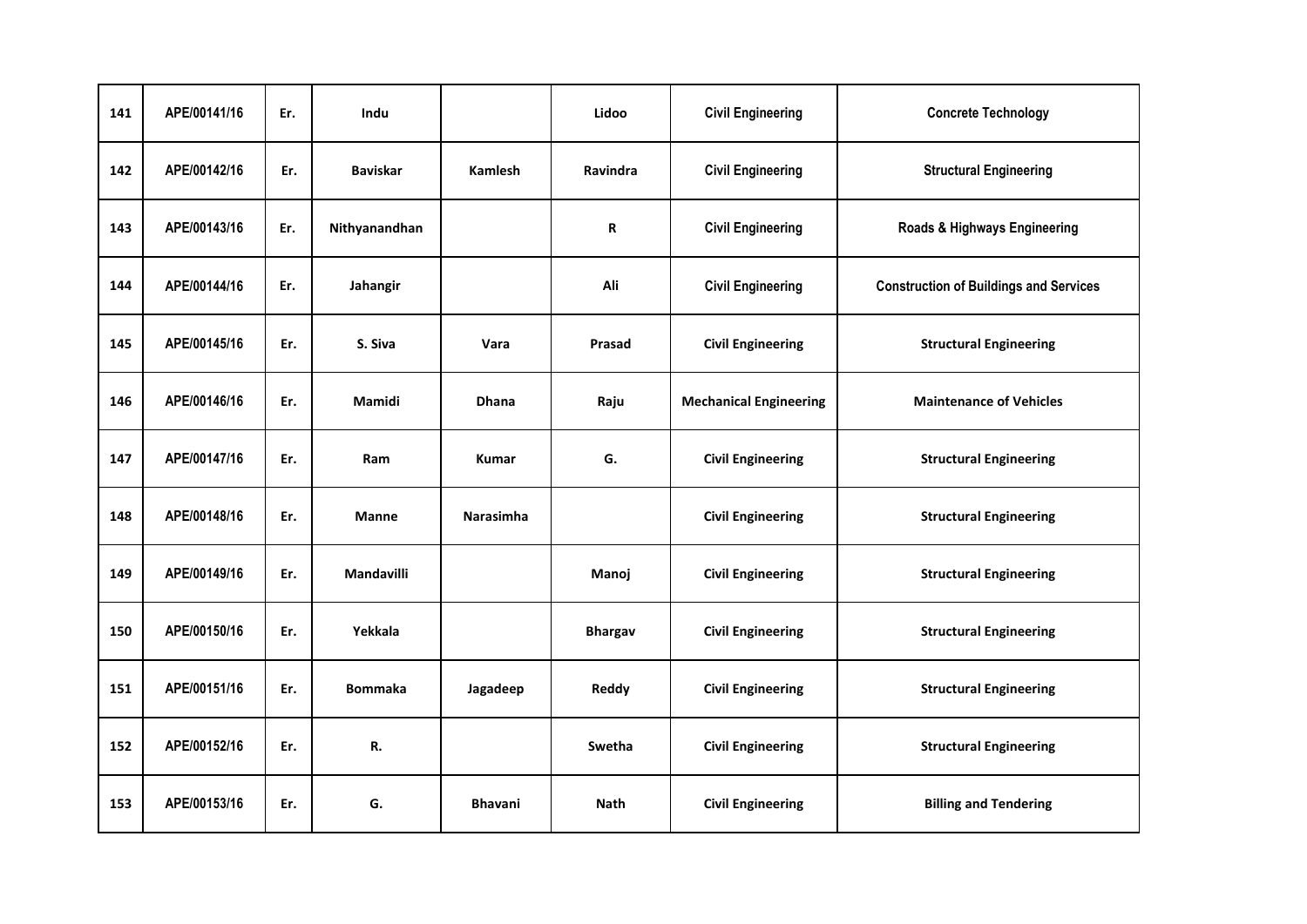| 154 | APE/00154/16 | Er. | Vijayaraj       | N.           | K              | <b>Civil Engineering</b>      | <b>Structural Engineering</b>                                                       |
|-----|--------------|-----|-----------------|--------------|----------------|-------------------------------|-------------------------------------------------------------------------------------|
| 155 | APE/00155/16 | Er. | G.              |              | Jayasankar     | <b>Civil Engineering</b>      | <b>Construction of Buildings and Services</b>                                       |
| 156 | APE/00156/16 | Er. | <b>Nitin</b>    | Dayaram      | Kuraskar       | <b>Civil Engineering</b>      | <b>Construction of Buildings and Services</b>                                       |
| 157 | APE/00157/16 | Er. | <b>Samartha</b> | К.           | S.             | <b>Civil Engineering</b>      | <b>Structural Engineering</b>                                                       |
| 158 | APE/00158/16 | Er. | Girish          | Jagajeevan   |                | <b>Mechanical Engineering</b> | <b>Material Management</b>                                                          |
| 159 | APE/00159/16 | Er. | <b>Naresh</b>   |              | <b>Dodla</b>   | <b>Mechanical Engineering</b> | <b>Electrical and Mechanical Services in Buildings</b>                              |
| 160 | APE/00160/16 | Er. | Hanu            |              | <b>Dadhwal</b> | <b>Civil Engineering</b>      | <b>Environmental Engineering &amp; Services,</b><br><b>Geotechnical Engineering</b> |
| 161 | APE/00161/16 | Er. | Mayur           | Parshuram    | Patil          | <b>Electrical Engineering</b> | <b>Power Transmission &amp; Distribution</b>                                        |
| 162 | APE/00162/16 | Er. | V.              |              | Saketha        | <b>Electrical Engineering</b> | <b>Renewable Energy</b>                                                             |
| 163 | APE/00163/16 | Er. | <b>Vithala</b>  |              | Sailaja        | <b>Computer Science</b>       | <b>Computer Application</b>                                                         |
| 164 | APE/00164/16 | Er. | <b>Rohit</b>    | <b>Vivek</b> | <b>Naik</b>    | <b>Civil Engineering</b>      | <b>Concrete Technology</b>                                                          |
| 165 | APE/00165/16 | Er. | Yoga            | <b>Nanda</b> | <b>MV</b>      | <b>Civil Engineering</b>      | <b>Construction of Buildings &amp; Services</b>                                     |
| 166 | APE/00166/16 | Er. | Vishwanath      | К.           | <b>Dalawai</b> | <b>Civil Engineering</b>      | <b>Structural Engineering</b>                                                       |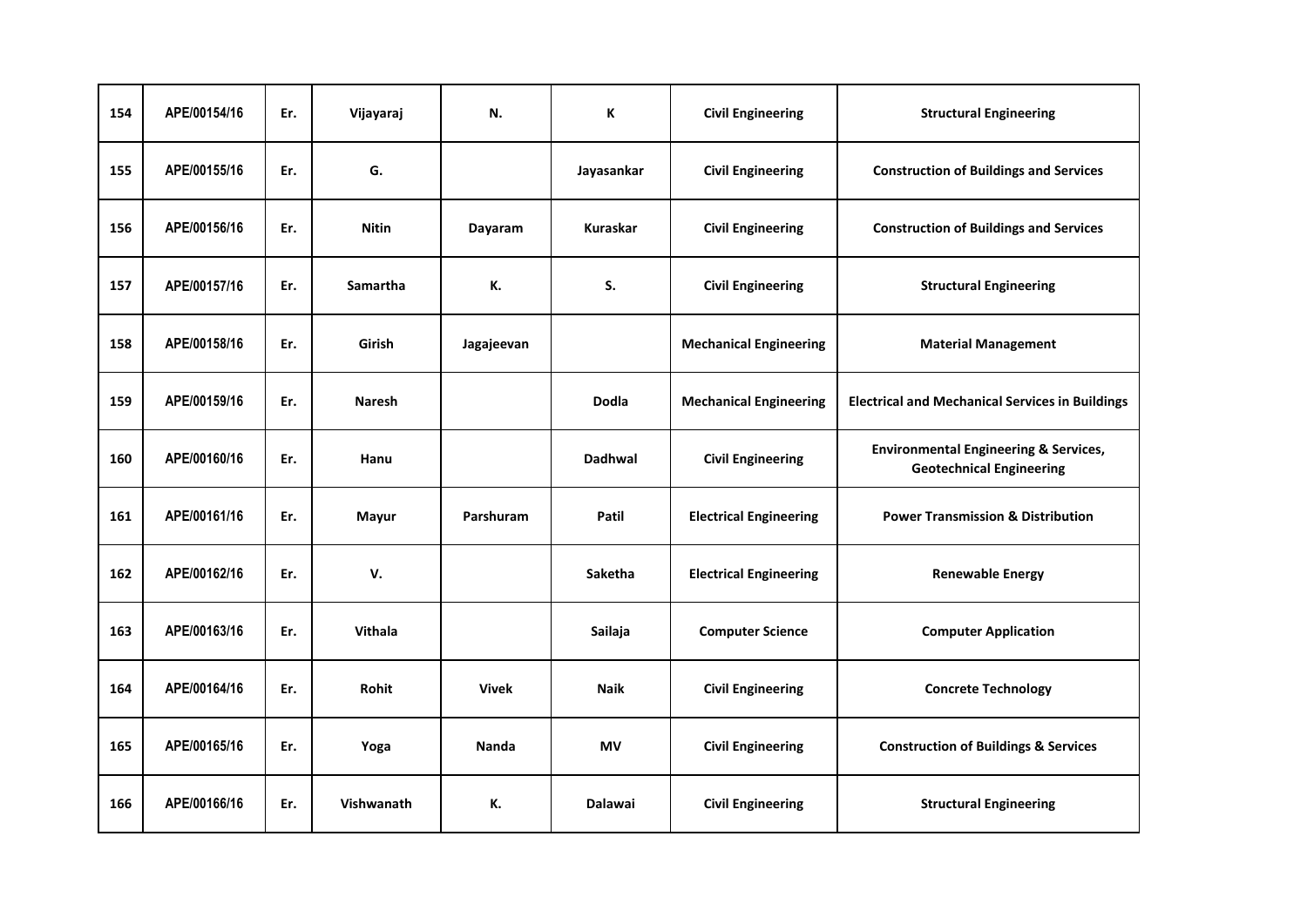| 167 | APE/00167/16 | Er. | <b>Vikram</b>   | R.                | <b>Shetty</b>  | <b>Civil Engineering</b>       | <b>Construction of Buildings &amp; Services</b>                 |
|-----|--------------|-----|-----------------|-------------------|----------------|--------------------------------|-----------------------------------------------------------------|
| 168 | APE/00168/16 | Er. | Satpute         | Ravindra          | Vijayrao       | <b>Civil Engineering</b>       | <b>Construction of Buildings and Services</b>                   |
| 169 | APE/00001/17 | Er. | V.R. Thameem    | Ahamed            | <b>Sheriff</b> | <b>Electronics Engineering</b> | <b>Construction of Buildings and Services, Valuation</b>        |
| 170 | APE/00002/17 | Er. | <b>Mohammed</b> | <b>Ahsanullah</b> | <b>Shareef</b> | <b>Mechanical Engineering</b>  | <b>HVAC, Plumbing &amp; Firefighting</b>                        |
| 171 | APE/00003/17 | Er. | Garg            |                   | Akshat         | <b>Civil Engineering</b>       | <b>Construction of Buildings and Services</b>                   |
| 172 | APE/00004/17 | Er. | Amit            |                   | Mishra         | <b>Civil Engineering</b>       | <b>Construction of Buildings</b>                                |
| 173 | APE/00005/17 | Er. | Vishakha        | Vijay             | <b>Sakhare</b> | <b>Civil Engineering</b>       | <b>Construction of Buildings (Energy Efficient</b><br>Building) |
| 174 | APE/00006/17 | Er. | Pruthvi         |                   | Raj M.         | <b>Civil Engineering</b>       | <b>Concrete Technology</b>                                      |
| 175 | APE/00007/17 | Er. | <b>Tanneru</b>  | Ravi Chandra      | Raju           | <b>Electrical Engineering</b>  | HT / LT Installation, Electrical Works                          |
| 176 | APE/00008/17 | Er. | Alok            | Jagadish          | Tenginakai     | <b>Civil Engineering</b>       | <b>Construction of Buildings and Services</b>                   |
| 177 | APE/00009/17 | Er. | Vinay           |                   | C. T.          | <b>Civil Engineering</b>       | <b>Construction of Buildings &amp; Services</b>                 |
| 178 | APE/00010/17 | Er. | J.              |                   | Ananthan       | <b>Civil Engineering</b>       | <b>Structural Engineering</b>                                   |
| 179 | APE/00011/17 | Er. | Nirmala         |                   | M. N.          | <b>Civil Engineering</b>       | <b>Construction of Buildings and Services</b>                   |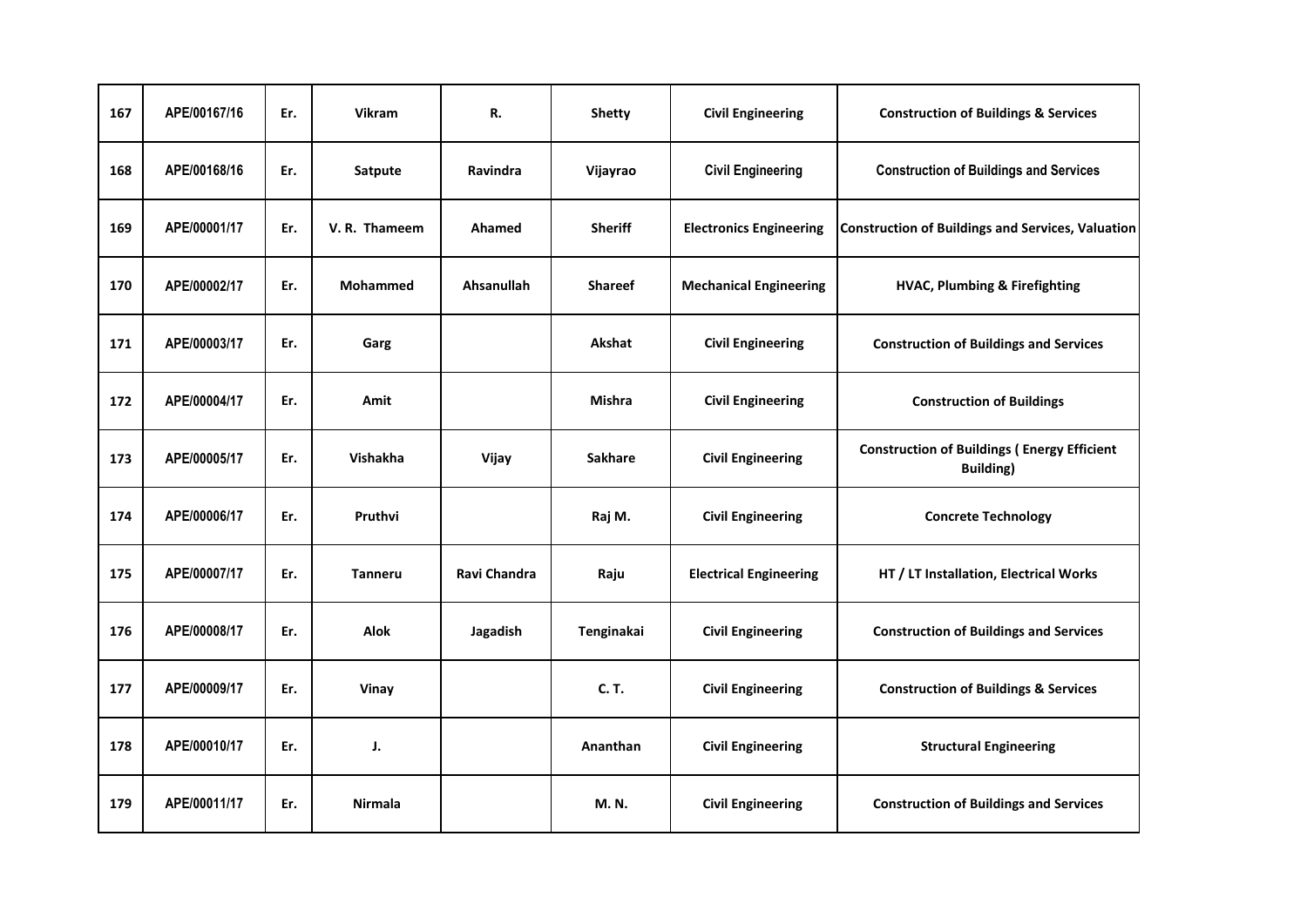| 180 | APE/00012/17 | Er. | Ravindra           | Chand         | Vengala         | <b>Civil Engineering</b>                                  | <b>Construction of Buildings and Services</b>                           |
|-----|--------------|-----|--------------------|---------------|-----------------|-----------------------------------------------------------|-------------------------------------------------------------------------|
| 181 | APE/00013/17 | Er. | <b>Sridhar</b>     | G.            | S.              | <b>Civil Engineering</b>                                  | <b>Construction of Buildings and Services</b>                           |
| 182 | APE/00014/17 | Er. | <b>Balakumaran</b> |               | Veerasamy       | <b>Civil Engineering</b>                                  | <b>Construction of Buildings and Services</b>                           |
| 183 | APE/00015/17 | Er. | C.                 |               | <b>Ashok</b>    | <b>Electrical &amp; Electronics</b><br><b>Engineering</b> | <b>Plant &amp; Machinery</b>                                            |
| 184 | APE/00016/17 | Er. | <b>Bragadeesh</b>  |               | Chinnusamy      | <b>Civil Engineering</b>                                  | <b>Structural Engineering</b>                                           |
| 185 | APE/00017/17 | Er. | Pandiyaraj         |               | R.              | <b>Civil Engineering</b>                                  | <b>Construction of Buildings and Services</b>                           |
| 186 | APE/00018/17 | Er. | <b>Balchandra</b>  | Manjunath     | Naik            | <b>Civil Engineering</b>                                  | <b>Construction of Buildings and Services</b>                           |
| 187 | APE/00019/17 | Er. | Siva               |               | Kumar           | <b>Civil Engineering</b>                                  | <b>Planning and Billing</b>                                             |
| 188 | APE/00020/17 | Er. | <b>Bharath</b>     |               | <b>B.H.</b>     | <b>Civil Engineering</b>                                  | <b>Construction of Buildings and Services</b>                           |
| 189 | APE/00021/17 | Er. | Veerayya           | Gangadharayya | <b>Hiremath</b> | <b>Chemical Engineering</b>                               | Chemical works, Environmental, Health & Safety                          |
| 190 | APE/00022/17 | Er. | Prabhakaran        |               | Gunapal         | <b>Civil Engineering</b>                                  | <b>Construction of Buildings and Services, Qty.</b><br><b>Surveying</b> |
| 191 | APE/00023/17 | Er. | <b>Santhosh</b>    |               | Ι.              | <b>Civil Engineering</b>                                  | <b>Structural Engineering</b>                                           |
| 192 | APE/00024/17 | Er. | Girish             |               |                 | <b>Civil Engineering</b>                                  | <b>Environmental Engineering</b>                                        |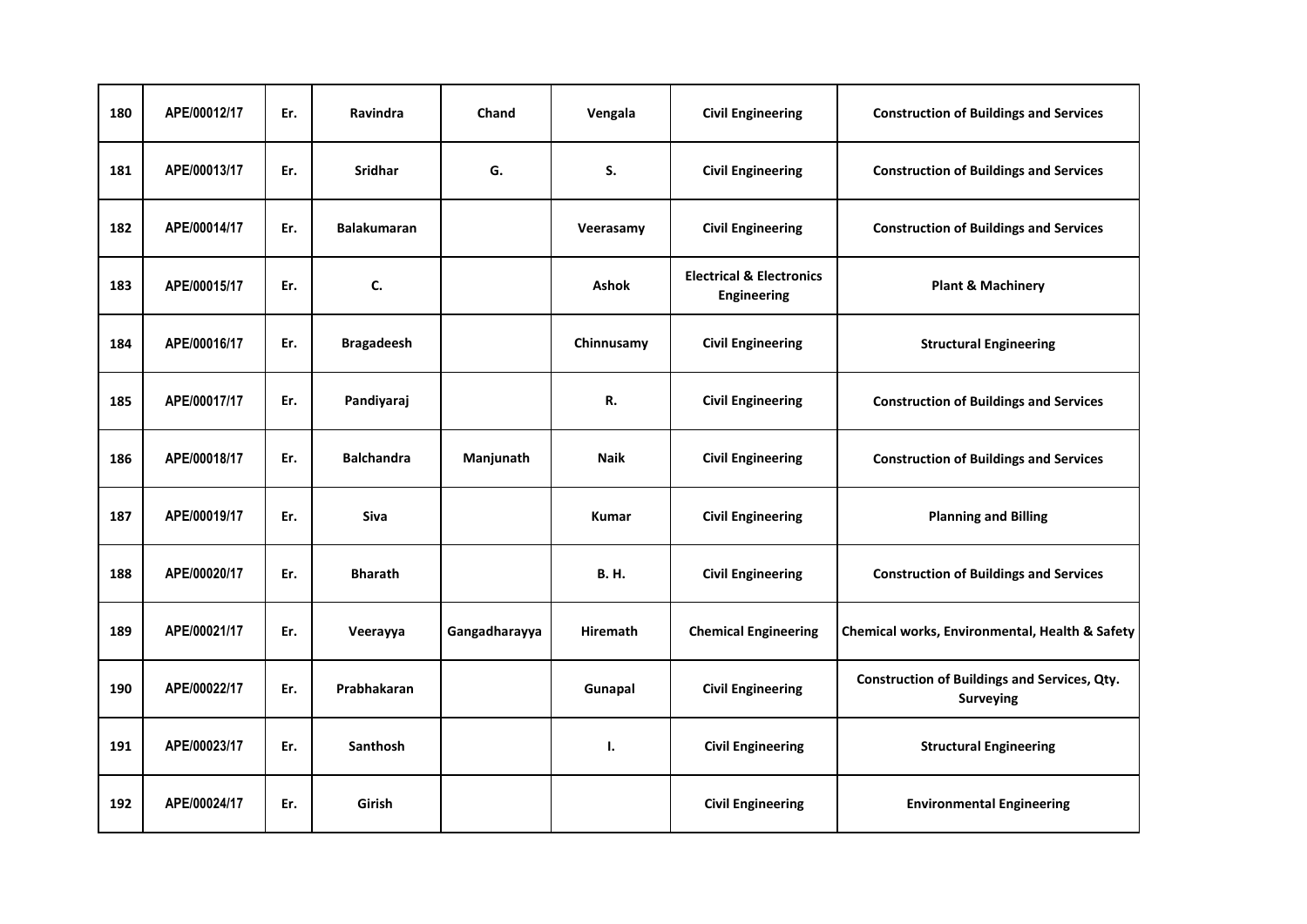| 193 | APE/00025/17 | Er. | <b>Bujunuru</b> |                  | Nagaraju       | <b>Electronics Engineering</b>                     | <b>Maintenance and Servicing of Biomedical</b><br><b>Equipments, Instrumentation &amp; Controls</b> |
|-----|--------------|-----|-----------------|------------------|----------------|----------------------------------------------------|-----------------------------------------------------------------------------------------------------|
| 194 | APE/00026/17 | Er. | G.              | <b>Nirmal</b>    | Raj            | <b>Electrical Engineering</b>                      | <b>Project Management, Electrical Engineering</b>                                                   |
| 195 | APE/00027/17 | Er. | Abdul           | Rub              | <b>Naaz</b>    | <b>Electrical &amp; Electronics</b><br>Engineering | <b>Operation &amp; Maintenance of Electrical Systems</b>                                            |
| 196 | APE/00028/17 | Er. | Rumi            |                  | Sethna         | <b>Chemical Engineering</b>                        | <b>Chemical based Industry (Chemical Products</b><br>Processing)                                    |
| 197 | APE/00029/17 | Er. | Ashish          | Bapuraoji        | Ugale          | <b>Civil Engineering</b>                           | <b>Structural Engineering</b>                                                                       |
| 198 | APE/00030/17 | Er. | Ganesh          | Prabhu           | Parvathi Kumar | <b>Civil Engineering</b>                           | <b>Construction of Buildings and Services</b>                                                       |
| 199 | APE/00031/17 | Er. | Manoj           |                  | <b>Kumar</b>   | <b>Civil Engineering</b>                           | <b>Structural Engineering</b>                                                                       |
| 200 | APE/00032/17 | Er. | <b>Nilesh</b>   | Annasaheb        | Kale           | <b>Civil Engineering</b>                           | <b>Structural Engineering</b>                                                                       |
| 201 | APE/00033/17 | Er. | <b>Ashok</b>    | <b>Kashinath</b> | Gouda          | <b>Industrial Engineering</b>                      | <b>Maintenance of Industrial Services &amp; Offshore</b><br>Services.                               |
| 202 | APE/00034/17 | Er. | Vijay           | Singh            | Gangwar        | <b>Mechanical Engineering</b>                      | <b>Fabrication and Quality Control of Metal</b><br><b>Structures</b>                                |
| 203 | APE/00035/17 | Er. | <b>Adhikar</b>  |                  | Gupta          | <b>Mechanical Engineering</b>                      | <b>Fabrication and Quality Control of Metal</b><br><b>Structures</b>                                |
| 204 | APE/00036/17 | Er. | Ajai            |                  | <b>Basil</b>   | <b>Biomedical Engineering</b>                      | Biomaterial, Clinical, Nanotechnology, Bio-<br>sensors                                              |
| 205 | APE/00037/17 | Er. | Vijayapandian   |                  | А.             | <b>Civil Engineering</b>                           | <b>Quantity Surveying and Cost Management</b>                                                       |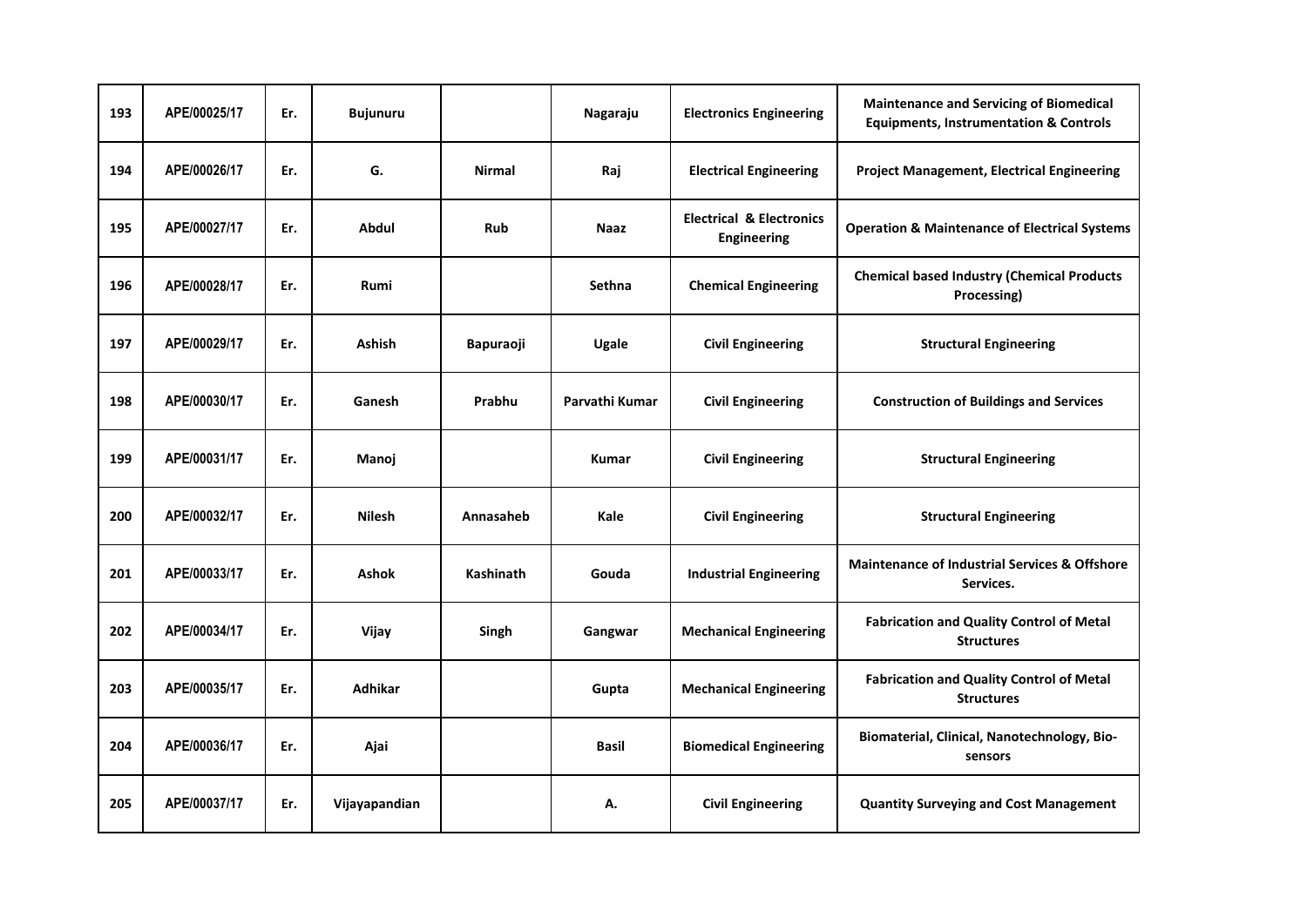| 206 | APE/00038/17 | Er. | <b>Biplab</b>        |                    | <b>Das</b>    | <b>Civil Engineering</b>      | <b>Construction of Buildings and Services</b>                        |
|-----|--------------|-----|----------------------|--------------------|---------------|-------------------------------|----------------------------------------------------------------------|
| 207 | APE/00039/17 | Er. | <b>Wasim Ahammad</b> | Abdul              | Kadhar        | <b>Civil Engineering</b>      | <b>Structural Engineering</b>                                        |
| 208 | APE/00040/17 | Er. | Manikandan           |                    | S.            | <b>Civil Engineering</b>      | <b>Structural Engineering</b>                                        |
| 209 | APE/00041/17 | Er. | Muthu                |                    | Gnanasekaran  | <b>Civil Engineering</b>      | <b>Construction of Buildings and Services</b>                        |
| 210 | APE/00042/17 | Er. | Tahiranjum           | Sattarbhai         | Vahora        | <b>Civil Engineering</b>      | <b>Project Management</b>                                            |
| 211 | APE/00043/17 | Er. | <b>Robinkumar</b>    | <b>Manishankar</b> | Adhikary      | <b>Computer Technology</b>    | <b>Information Technology</b>                                        |
| 212 | APE/00044/17 | Er. | Rupiti               | <b>Ashok</b>       | <b>Kumar</b>  | <b>Civil Engineering</b>      | G.I.S & G.P.S. System                                                |
| 213 | APE/00045/17 | Er. | Meganathan           |                    | Venkatachalam | <b>Mechanical Engineering</b> | <b>Maintenance Of Plant Machinery</b>                                |
| 214 | APE/00046/17 | Er. | Vaibhav              |                    | Gupta         | <b>Civil Engineering</b>      | <b>Road and Highways Engineering</b>                                 |
| 215 | APE/00001/18 | Er. | <b>Jatin</b>         | <b>Dilip</b>       | Rathi         | <b>Civil Engineering</b>      | <b>Construction of Buildings and Services</b>                        |
| 216 | APE/00002/18 | Er. | Pratyush             |                    | Khare         | <b>Civil Engineering</b>      | <b>Project Management, Construction of Buildings</b><br>and Services |
| 217 | APE/00003/18 | Er. | Nageshwar            |                    | Singh         | <b>Mechanical Engineering</b> | <b>Structural Engineering</b>                                        |
| 218 | APE/00004/18 | Er. | Prashant             |                    | <b>Tiwari</b> | <b>Civil Engineering</b>      | <b>Project Management</b>                                            |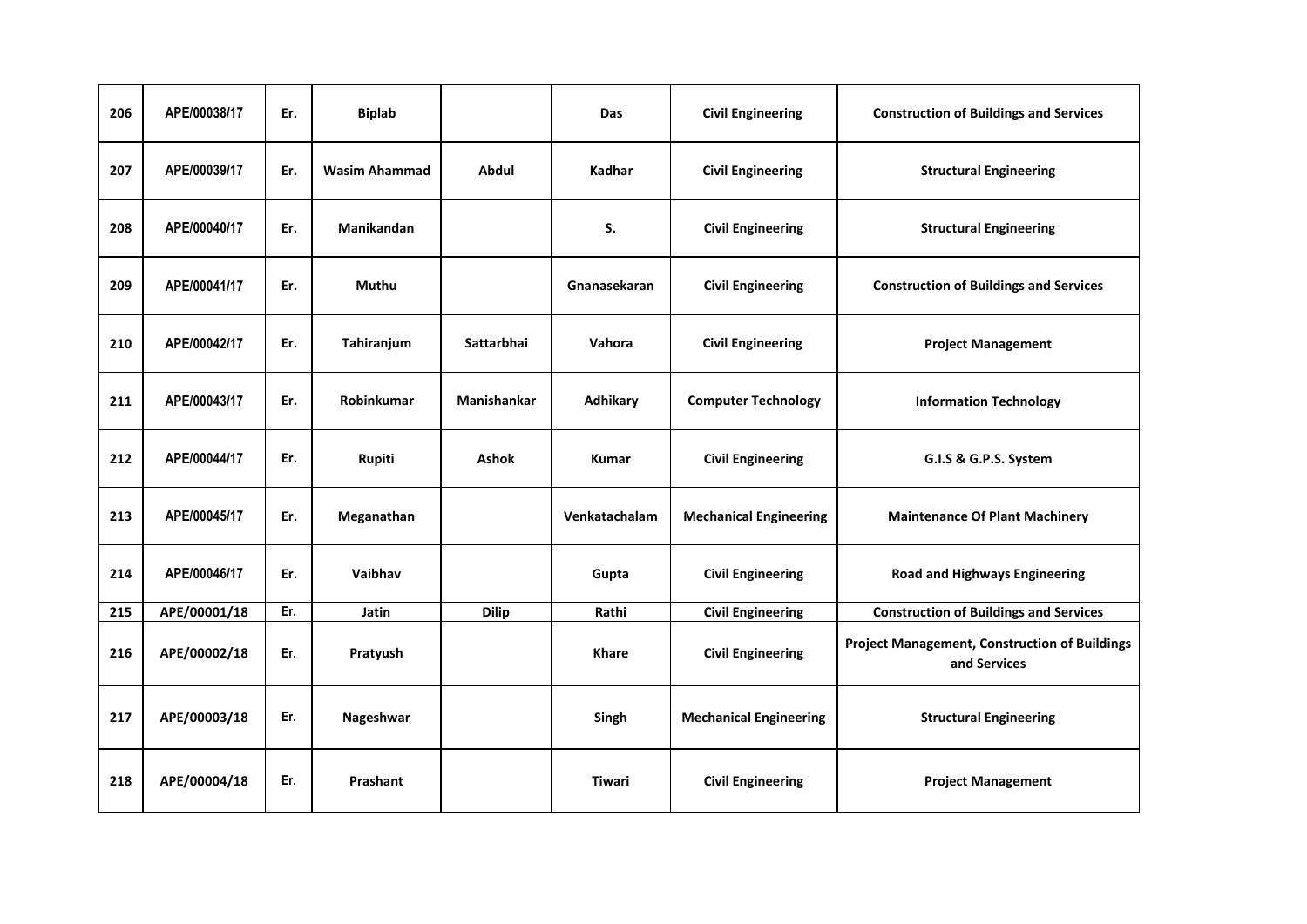| 219 | APE/00005/18 | Er. | Koppuravuri    | $\mathsf{V}$   | Pratap        | <b>Civil Engineering</b>      | <b>Structural Engineering</b>                                      |
|-----|--------------|-----|----------------|----------------|---------------|-------------------------------|--------------------------------------------------------------------|
| 220 | APE/00006/18 | Er. | <b>Minesh</b>  | <b>Hiralal</b> | Modasara      | <b>Chemical Engineering</b>   | <b>Process Engineering</b>                                         |
| 221 | APE/00007/18 | Er. | Ravi           | <b>Kumar</b>   | <b>Sharma</b> | <b>Mechanical Engineering</b> | <b>MEP Services</b>                                                |
| 222 | APE/00008/18 | Er. | Sanjiv         | <b>Kumar</b>   | Singh         | <b>Electrical Engineering</b> | <b>Maintenance Engineering</b>                                     |
| 223 | APE/00009/18 | Er. | <b>Naresh</b>  | <b>Kumar</b>   | А.            | <b>Civil Engineering</b>      | <b>Structural Engineering</b>                                      |
| 224 | APE/00009/18 | Er. | <b>Muheed</b>  |                | Hussain       | <b>Civil Engineering</b>      | <b>Construction of Building and Services</b>                       |
| 225 | APE/00010/18 | Er. | Naga           | Lakshmaiah     | <b>Kumbha</b> | <b>Civil Engineering</b>      | <b>Structural Engineering</b>                                      |
| 226 | APE/00011/18 | Er. | <b>Doredla</b> |                | Nagaraju      | <b>Civil Engineering</b>      | <b>Structural Engineering</b>                                      |
| 227 | APE/00012/18 | Er. | Rangaswamy     | S.             | R.            | <b>Civil Engineering</b>      | <b>Structural Engineering</b>                                      |
| 228 | APE/00013/18 | Er. | <b>Ankit</b>   |                | <b>Sharma</b> | <b>Civil Engineering</b>      | <b>Highway Engineering</b>                                         |
| 229 | APE/00014/18 | Er. | Sudarshan      | Janardanrao    | <b>Bire</b>   | <b>Civil Engineering</b>      | <b>Structural Engineering</b>                                      |
| 230 | APE/00015/18 | Er. | <b>Shubham</b> |                | <b>Tyagi</b>  | <b>Mechanical Engineering</b> | Oil and Gas Piplines Installation, Trenchless<br><b>Technology</b> |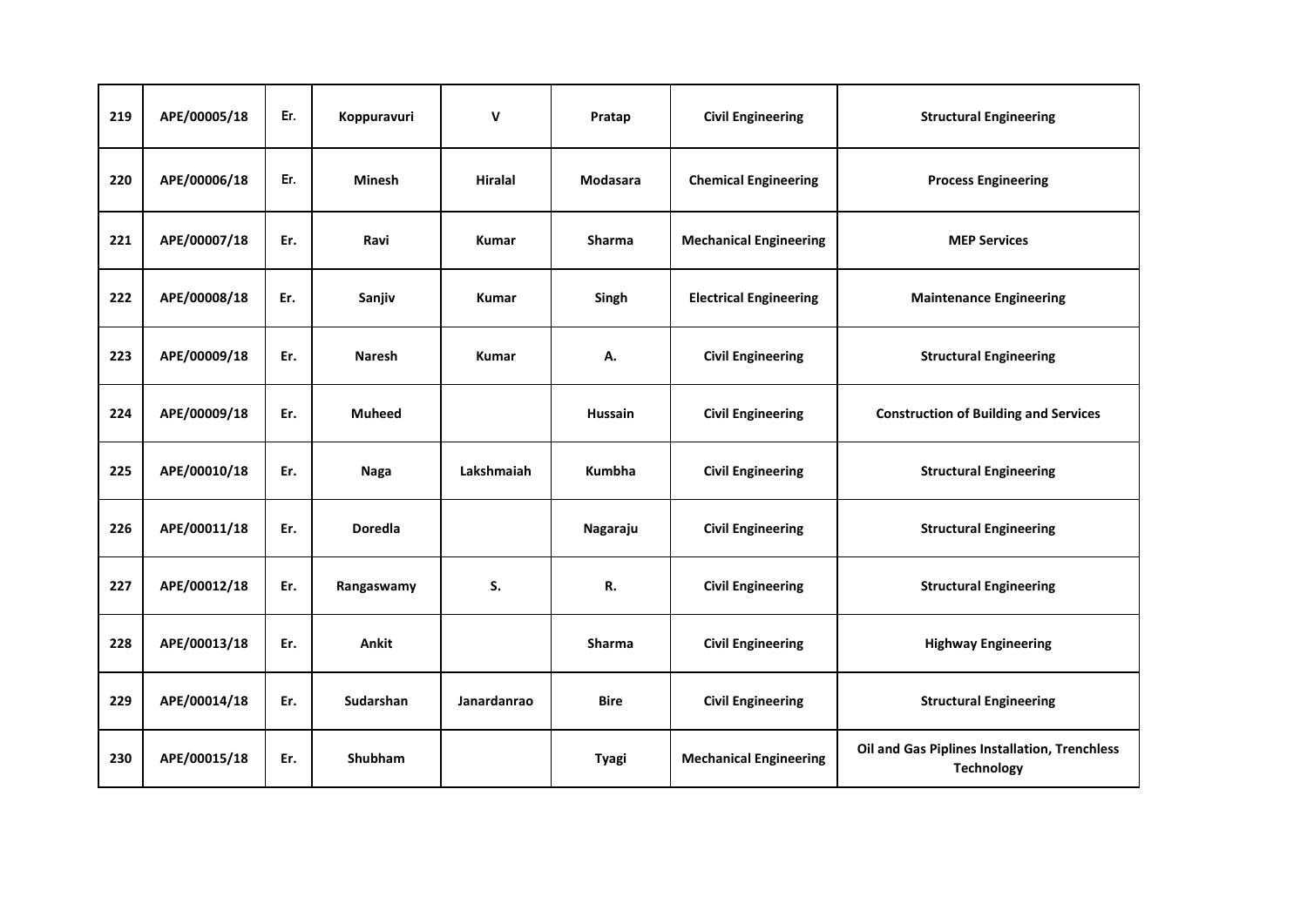| 231 | APE/00016/18 | Er. | Sandubatla   | Satish | Kumar          | <b>Mechanical Engineering</b>              | <b>Cement Plant Operation and Maintenance</b>                               |
|-----|--------------|-----|--------------|--------|----------------|--------------------------------------------|-----------------------------------------------------------------------------|
| 232 | APE/00017/18 | Er. | Kurra        |        | <b>Kumar</b>   | <b>Mechanical Engineering</b>              | <b>Maintenance Engineering</b>                                              |
| 233 | APE/00018/18 | Er. | Sharad       |        | Soman          | <b>Networking</b><br><b>Administration</b> | <b>System Administration,</b><br>SAP                                        |
| 234 | APE/00019/18 |     |              |        |                |                                            |                                                                             |
| 235 | APE/00020/18 | Er. | S.R. Sathish |        | Kumar          | <b>Civil Engineering</b>                   | <b>Construction of Buildings and Services</b>                               |
| 236 | APE/00021/18 | Er. | Akant        |        | Patel          | <b>Civil Engineering</b>                   | <b>Construction of Buildings and Services</b>                               |
| 237 | APE/00022/18 | Er. | Kannan       |        | <b>Anandan</b> | <b>Civil Engineering</b>                   | <b>Construction of Buildings and Services, Valuation</b>                    |
| 238 | APE/00023/18 | Er. | Shravan      | Kumar  | <b>Dubey</b>   | <b>Civil Engineering</b>                   | <b>Construction of Buildings and Services</b>                               |
| 239 | APE/00024/18 | Er. | Awadhesh     |        | Kumar          | <b>Civil Engineering</b>                   | <b>Construction of Buildings and Services</b>                               |
| 240 | APE/00025/18 | Er. | Anirban      | Ajay   | Jana           | <b>Mechanical Engineering</b>              | <b>Project Management</b>                                                   |
| 241 | APE/00026/18 | Er. | <b>Mohit</b> | Kumar  | Singh          | <b>Electrical Engineering</b>              | <b>Electronic and Instrumentation</b>                                       |
| 242 | APE/00027/18 | Er. | Afroj        |        | Ahamed         | <b>Electrical Engineering</b>              | Transmission & Distribution of Electric Power,<br><b>Project Management</b> |
| 243 | APE/00028/18 | Er. | Manikandan   |        | К.             | <b>Electrical Engineering</b>              | <b>Transmission and Distribution of Electricity</b>                         |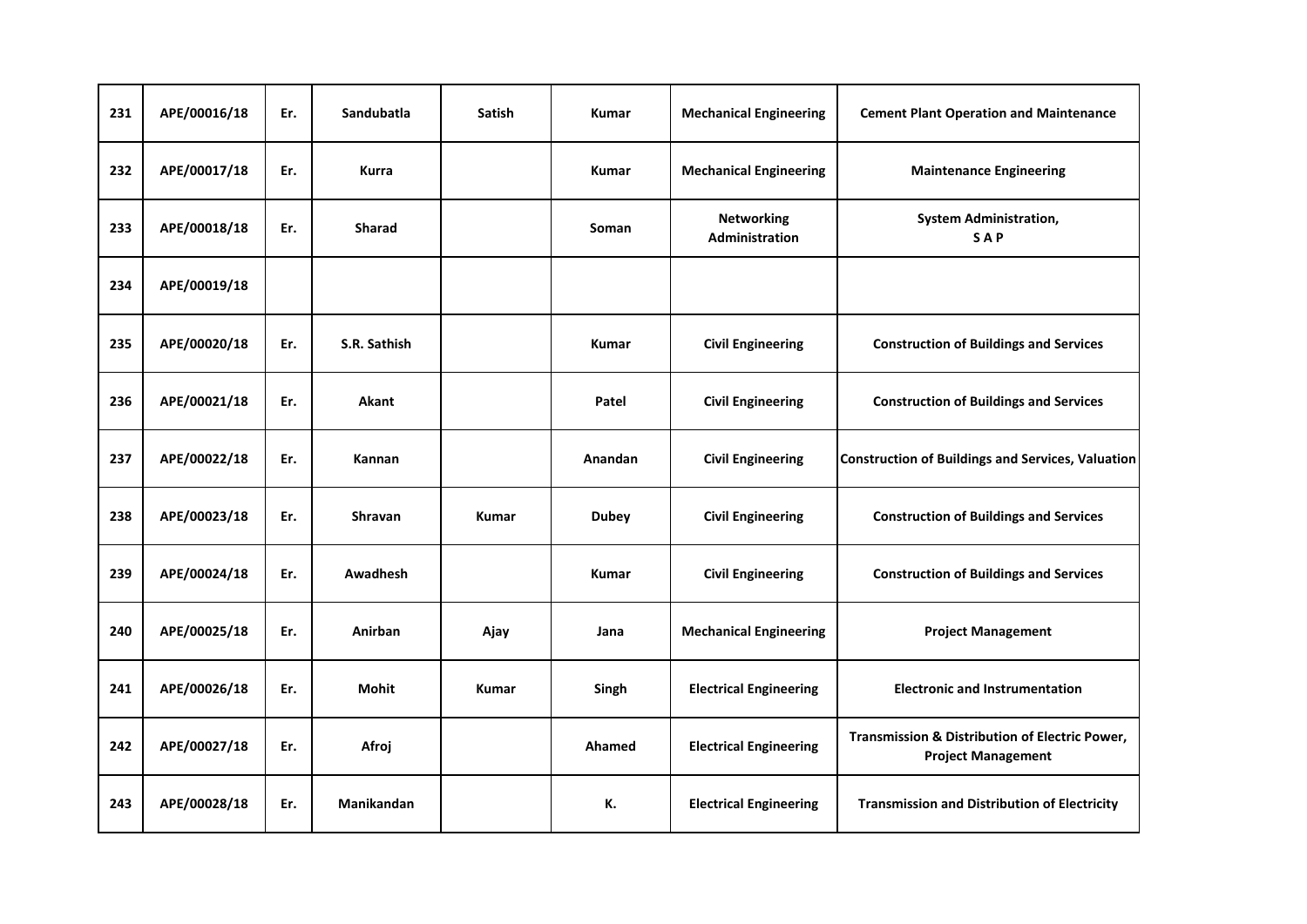| 244 | APE/00029/18 | Er. | Ajmal           | w.                 | <b>Khan</b>     | <b>Electrical Engineering</b> | <b>Operation and Maintenance of Electrical System</b>                           |
|-----|--------------|-----|-----------------|--------------------|-----------------|-------------------------------|---------------------------------------------------------------------------------|
| 245 | APE/00030/18 | Er. | <b>Krishn</b>   |                    | <b>Kumar</b>    | <b>Electrical Engineering</b> | <b>Power Transmission and Distribution</b>                                      |
| 246 | APE/00031/18 | Er. | <b>Krunal</b>   | <b>Arvind Bhai</b> | <b>Simzia</b>   | <b>Electrical Engineering</b> | <b>Distribution of Electrical System</b>                                        |
| 247 | APE/00032/18 | Er. | Rahul           | <b>Kumar</b>       | Gupta           | <b>Mechanical Engineering</b> | <b>Installation and Maintenance of Power Plants</b>                             |
| 248 | APE/00033/18 | Er. | Anshul          | Devendra           | <b>Shah</b>     | <b>Civil Engineering</b>      | <b>Structural Engineering</b>                                                   |
| 249 | APE/00001/19 | Er. | <b>Habibur</b>  | Rahaman            | <b>Khan</b>     | <b>Civil Engineering</b>      | <b>Structural Engineering</b>                                                   |
| 250 | APE/00002/19 | Er. | Arjun           |                    | Parmar          | <b>Civil Engineering</b>      | <b>Structural Engineering, Planner</b>                                          |
| 251 | APE/00003/19 | Er. | <b>Mohammad</b> |                    | Zeeshan         | <b>Civil Engineering</b>      | <b>Construction of Buildings and Services,</b><br><b>Structural Engineering</b> |
| 252 | APE/00004/19 | Er. | P. Jebitta      | Fancy              | Rajaselvi       | <b>Civil Engineering</b>      | <b>Structural Engineering</b>                                                   |
| 253 | APE/00005/19 | Er. | P. Sofia        | Princy             | <b>Beatrice</b> | <b>Civil Engineering</b>      | <b>Green Buildings Design</b>                                                   |
| 254 | APE/00006/19 | Er. | <b>Bharath</b>  |                    |                 | <b>Civil Engineering</b>      | <b>Construction of Buildings and Services</b>                                   |
| 255 | APE/00007/19 | Er. | Pulak           |                    | Roy choudhuri   | <b>Civil Engineering</b>      | <b>Concrete Technology, Quality Assurance</b>                                   |
| 256 | APE/00008/19 | Er. | Ranajit         |                    | Majumdar        | <b>Civil Engineering</b>      | <b>Construction of Buildings and Services</b>                                   |
| 257 | APE/00009/19 | Er. | Faheem          |                    | Ahmad           | <b>Civil Engineering</b>      | <b>Structural Engineering</b>                                                   |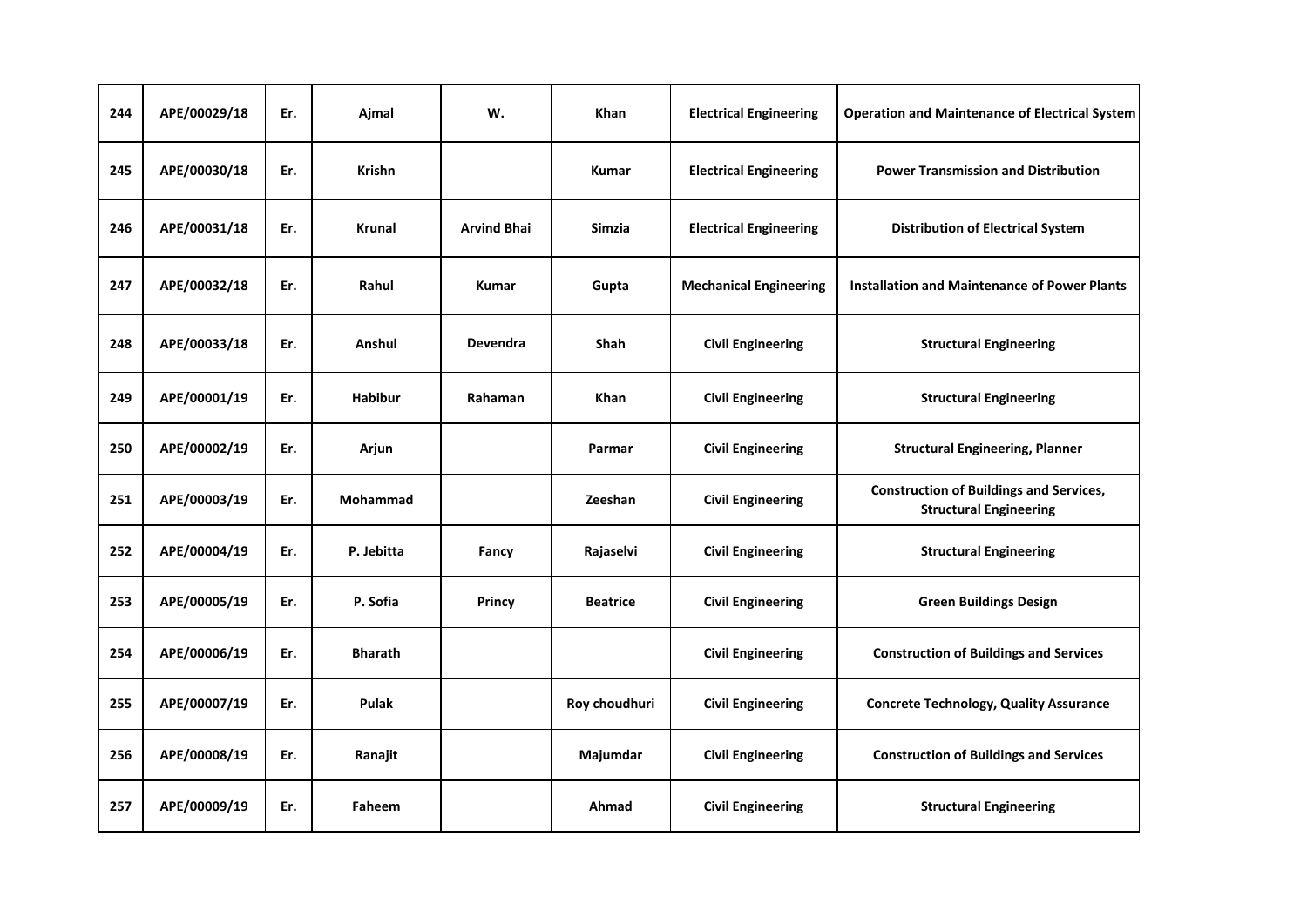| 258 | APE/00010/19 | Er. | Aditya         | <b>Kumar</b>  | Singh         | <b>Civil Engineering</b>                                       | <b>Construction of Buildings and Services</b>    |
|-----|--------------|-----|----------------|---------------|---------------|----------------------------------------------------------------|--------------------------------------------------|
| 259 | APE/00011/19 | Er. | Rashid         |               | <b>Naiyer</b> | <b>Civil Engineering</b>                                       | <b>Construction of Buildings and Services</b>    |
| 260 | APE/00012/19 | Er. | <b>Saba</b>    |               | <b>Tabish</b> | <b>Computer Science</b><br>Engineering                         | <b>Software Development</b>                      |
| 261 | APE/00013/19 | Er. | Faizul         |               | <b>Islam</b>  | <b>Biomedical Engineering</b>                                  | <b>Bio Instrumentation</b>                       |
| 262 | APE/00014/19 | Er. | Divyanshu      |               | Shrivastava   | <b>Civil Engineering</b>                                       | <b>Structural Engineering</b>                    |
| 263 | APE/00015/19 | Er. | Vibhav         | Sharad        | <b>Naik</b>   | <b>Civil Engineering</b>                                       | <b>Structural Engineering</b>                    |
| 264 | APE/00016/19 | Er. | Shamsingh      | Kanhaiyasingh | Nervaiya      | <b>Civil Engineering</b>                                       | <b>Planning and Designing</b>                    |
| 265 | APE/00017/19 | Er. | S. K.          | <b>Abdus</b>  | Salam         | <b>Mechanical Engineering</b>                                  | <b>Thermal Engineering &amp; fluid Mechanics</b> |
| 266 | APE/00018/19 | Er. | Gunamanaselvan |               | Palanisamy    | <b>Chemical Engineering</b>                                    | <b>Oil and Gas Commissioning Engineer</b>        |
| 267 | APE/00019/19 | Er. | Poornima       | S.            | R.            | <b>Civil Engineering</b>                                       | <b>Geotechnical Engineering</b>                  |
| 268 | APE/00020/19 | Er. | Lekshmi        |               | G.            | <b>Civil Engineering</b>                                       | <b>Geotechnical Engineering</b>                  |
| 269 | APE/00021/19 | Er. | S.             |               | Leoraj        | <b>Mechanical Engineering</b>                                  | <b>Mechanical Engineering</b>                    |
| 270 | APE/00022/19 | Er. | <b>Vikas</b>   | <b>Kumar</b>  | <b>Mishra</b> | <b>Electrical &amp;</b><br>Communication<br><b>Engineering</b> | <b>Digital Communication</b>                     |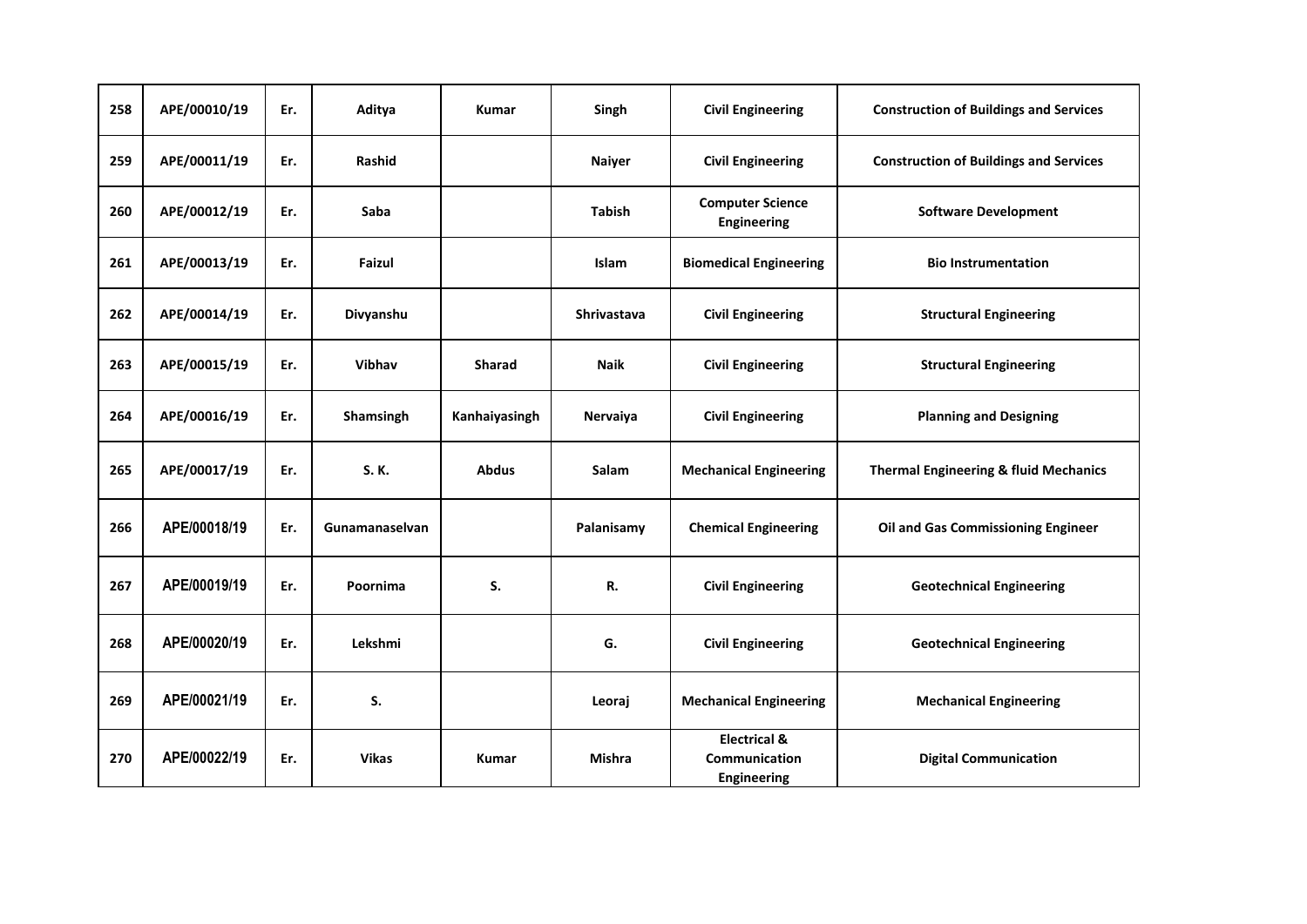| 271 | APE/00023/19 | Er. | <b>Ankit</b>        |                   | <b>Pandit</b>     | <b>Electrical and</b><br>Communication<br><b>Engineering</b> | <b>Digital Communication</b>                                                                           |
|-----|--------------|-----|---------------------|-------------------|-------------------|--------------------------------------------------------------|--------------------------------------------------------------------------------------------------------|
| 272 | APE/00024/19 | Er. | <b>Narendranath</b> | <b>Babu</b>       | Kaliappa Pillai   | <b>Civil Engineering</b>                                     | <b>Construction of Buildings and Services</b>                                                          |
| 273 | APE/00025/19 | Er. | Ananthu             | M.                | J.                | <b>Mechanical Engineering</b>                                | <b>Construction of Buildings and Services</b>                                                          |
| 274 | APE/00001/20 | Er. | Hanumanth           | А.                | М.                | <b>Civil Engineering</b>                                     | <b>Construction of Buildings and Services, Valuation</b>                                               |
| 275 | APE/00002/20 | Er. | Niraj               | <b>Kumar</b>      | Tiwari            | <b>Civil Engineering</b>                                     | <b>Construction of Buildings and Services</b>                                                          |
| 276 | APE/00003/20 | Er. | Gaurav              | <b>Deepak</b>     | <b>Nerkar</b>     | <b>Civil Engineering</b>                                     | <b>Construction of Buildings and Services, Project</b><br>Management, Architecture and Interior Design |
| 277 | APE/00004/20 | Er. | <b>Abhishek</b>     |                   | Verma             | <b>Civil Engineering</b>                                     | <b>Environmental Engineering</b>                                                                       |
| 278 | APE/00005/20 | Er. | Anubhav             |                   | <b>Srivastava</b> | <b>Civil Engineering</b>                                     | Remote Sensing & GIS, Geotechnical Engineering                                                         |
| 279 | APE/00006/20 | Dr. | Salmabanu           | <b>Ismailbhai</b> | Luhar             | <b>Civil Engineering</b>                                     | <b>Structural Engineering, Concrete Technology,</b><br>Valuation                                       |
| 280 | APE/00007/20 | Er. | Mahesh              | Kumar             | Pareek            | <b>Civil Engineering</b>                                     | <b>Construction of Buildings and Services</b>                                                          |
| 281 | APE/00008/20 | Er. | <b>Shashank</b>     | <b>Shekhar</b>    | Tiwari            | <b>Civil Engineering</b>                                     | <b>Project Management, Quality Assurance</b><br><b>Engineering, Project Estimation</b>                 |
| 282 | APE/00009/20 | Er. | Ankur               |                   | Kumar             | <b>Civil Engineering</b>                                     | Project Management, Hill Area Development<br><b>Engineering</b>                                        |
| 283 | APE/00010/20 | Er. | Shanmugam           |                   | Chinnadurai       | <b>Electrical &amp; Electronics</b><br><b>Engineering</b>    | <b>Power System Engineering</b>                                                                        |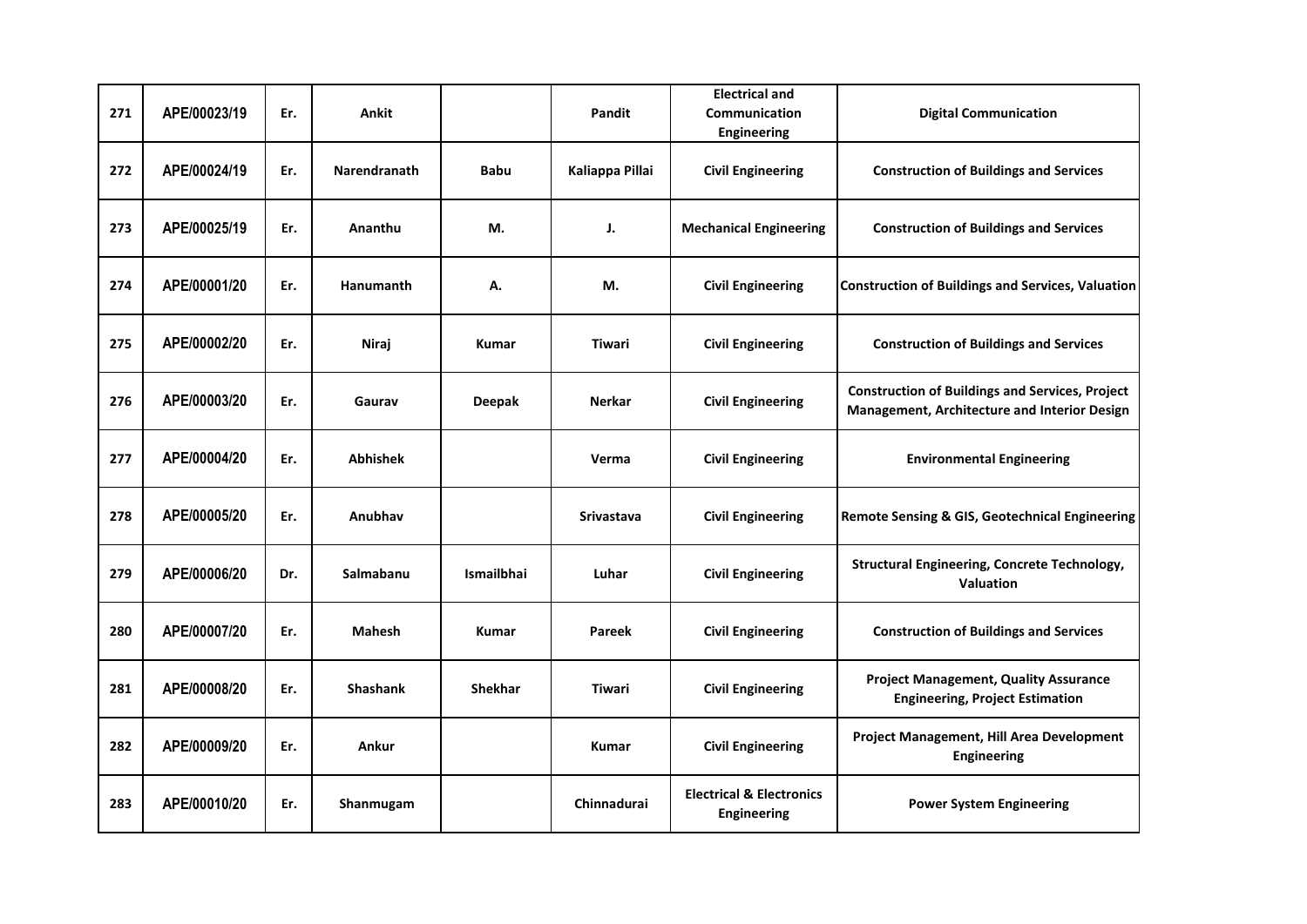| 284 | APE/00011/20 | Er. | <b>Dilip</b>    | Kumar          | <b>Dhancha</b>  | <b>Civil Engineering</b>      | <b>Construction of Buildings and Services</b>                                          |
|-----|--------------|-----|-----------------|----------------|-----------------|-------------------------------|----------------------------------------------------------------------------------------|
| 285 | APE/00012/20 | Er. | <b>Abhishek</b> |                | Sarkar          | <b>Civil Engineering</b>      | <b>Structural Engineering</b>                                                          |
| 286 | APE/00013/20 | Er. | <b>Bandari</b>  |                | <b>Sridhar</b>  | <b>Civil Engineering</b>      | <b>Infrastructure Engineering</b>                                                      |
| 287 | APE/00014/20 | Er. | Daram           |                | Jeremiah        | <b>Civil Engineering</b>      | <b>Construction of Buildings and Services</b>                                          |
| 288 | APE/00015/20 | Er. | <b>Trinadh</b>  |                | Vinnakota       | <b>Civil Engineering</b>      | <b>Construction of Buildings and Services</b>                                          |
| 289 | APE/00016/20 | Er. | Chirag          |                | Jain            | <b>Civil Engineering</b>      | <b>Land And Building Valuation</b>                                                     |
| 290 | APE/00017/20 | Er. | <b>Samik</b>    |                | <b>Sharma</b>   | <b>Civil Engineering</b>      | <b>Structural Engineering, Project Management</b>                                      |
| 291 | APE/00018/20 | Er. | Sahaya          |                | <b>Eugine</b>   | <b>Mechanical Engineering</b> | Engineering Design, Project Management, Solid<br><b>Wast and Waste Water Treatment</b> |
| 292 | APE/00001/21 | Er. | Rohit           | Rajshekhar     | Harke           | <b>Civil Engineering</b>      | <b>Construction of Buildings and Services</b>                                          |
| 293 | APE/00002/21 | Er. | Parth           | Rajendra       | <b>Shah</b>     | <b>Civil Engineering</b>      | <b>Highway and Traffic Engineering, Materials</b><br>Engineering                       |
| 294 | APE/00003/21 | Er. | Sojitra         | <b>Bhautik</b> | Rameshbhai      | <b>Civil Engineering</b>      | <b>Structural Engineering</b>                                                          |
| 295 | APE/00004/21 | Er. | <b>Vikas</b>    |                | Kumar           | <b>Civil Engineering</b>      | <b>Construction of Buildings and Services</b>                                          |
| 296 | APE/00005/21 | Er. | Ashwani         |                | Kumar           | <b>Civil Engineering</b>      | <b>Construction of Buildings and Services</b>                                          |
| 297 | APE/00006/21 | Er. | <b>Buddha</b>   | Venkatasai     | <b>Bheemesh</b> | <b>Civil Engineering</b>      | Project Management, Costing and Budgting                                               |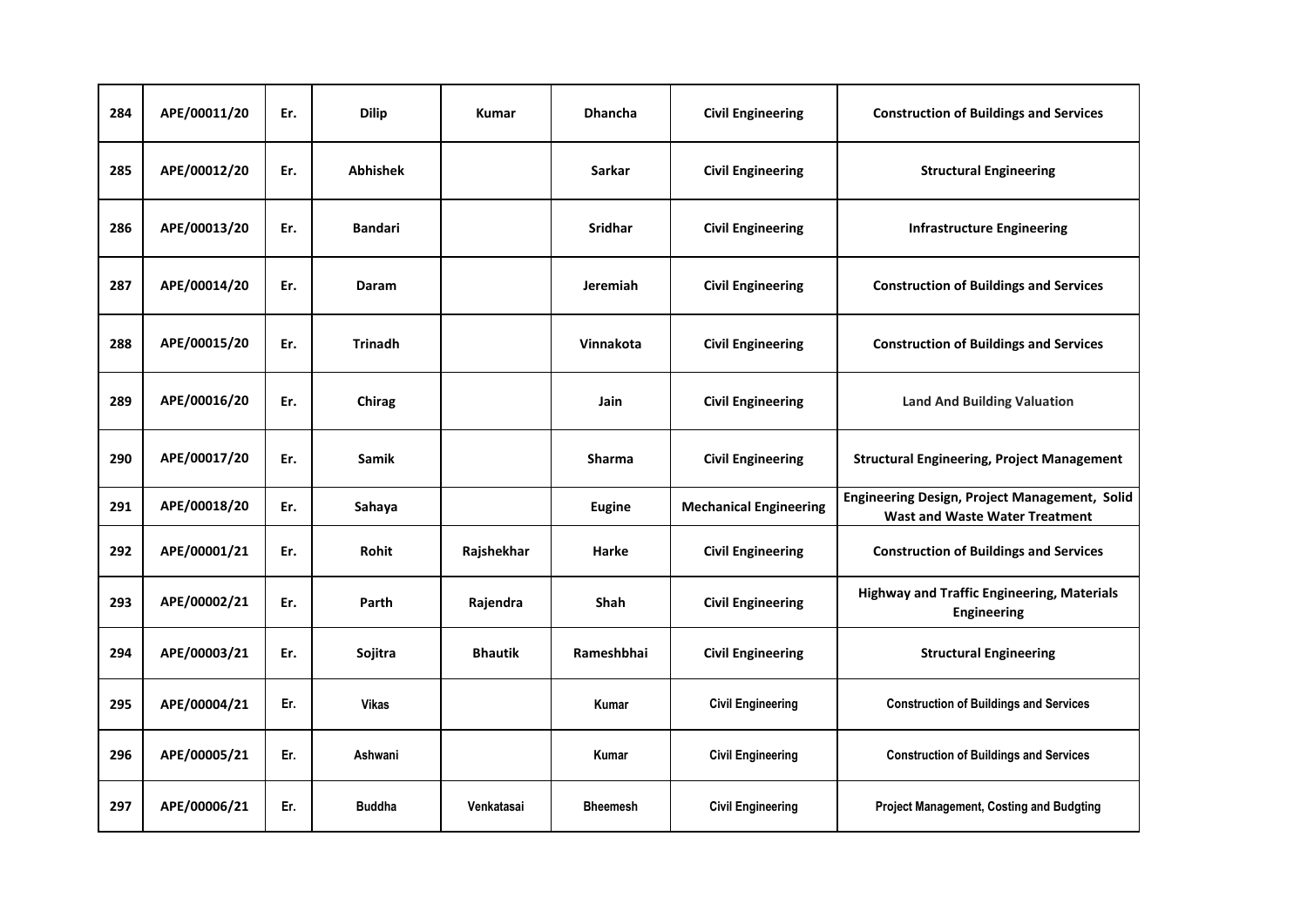| 298 | APE/00007/21 | Er. | Rajesh          |                     | Lodhi          | <b>Civil Engineering</b>      | <b>Construction of Buildings and Services</b>                                                  |
|-----|--------------|-----|-----------------|---------------------|----------------|-------------------------------|------------------------------------------------------------------------------------------------|
| 299 | APE/00008/21 | Er. | Sunil           |                     | Choudhary      | <b>Civil Engineering</b>      | <b>Construction of Buildings and Services, Billing</b>                                         |
| 300 | APE/00009/21 | Er. | Satya Mahesh    |                     | Visarapu       | <b>Civil Engineering</b>      | Quantity Surveyor, Planning and Billing Estimation,<br><b>Contract Management</b>              |
| 301 | APE/00010/21 | Er. | Himeshkumar     | <b>Shashikant</b>   | Desai          | <b>Industrial Engineering</b> | Industrial Engineering, Project Management,<br><b>Procurement and Supply Chain Management</b>  |
| 302 | APE/00011/21 | Er. | Niranjan        |                     | R              | <b>Civil Engineering</b>      | <b>Construction of Buildings and Services</b>                                                  |
| 303 | APE/00012/21 | Er. | <b>Mohammed</b> | <b>Zaid Sadique</b> | Chougle        | <b>Mechanical Engineering</b> | <b>Production Engineering, Safety Engineering</b>                                              |
| 304 | APE/00013/21 | Er. | Akshay          |                     | Jangid         | <b>Civil Engineering</b>      | <b>Construction of Buildings and Services, Quality</b><br><b>Assurance and Quality Control</b> |
| 305 | APE/00014/21 | Er. | Venkatakrishnan |                     | Chinnathambi   | <b>Civil Engineering</b>      | <b>Surveying, Construction of Transmission Towers</b>                                          |
| 306 | APE/00015/21 | Er. | Arindam         |                     | <b>Bhakta</b>  | <b>Electrical Engineering</b> | Project Management, HT & LT Electrical Systems<br>in Oil and Gas Plants                        |
| 307 | APE/00016/21 | Er. | <b>Siddhant</b> |                     | Gupta          | <b>Electrical Engineering</b> | Project Management, Electrical System in Oil<br>and Gas                                        |
| 308 | APE/00017/21 | Er. | Sonu            |                     | <b>Kumar</b>   | <b>Civil Engineering</b>      | <b>Construction of Buildings and Services, Roads</b><br>and Highway Engineering                |
| 309 | APE/00018/21 | Er. | <b>Arindam</b>  |                     | Avantash       | <b>Civil Engineering</b>      | <b>Construction of Buildings and Services, Project</b><br>Management                           |
| 310 | APE/00019/21 | Er. | <b>Sahil</b>    |                     | <b>Kaushik</b> | <b>Civil Engineering</b>      | <b>Construction of Buildings and Services</b>                                                  |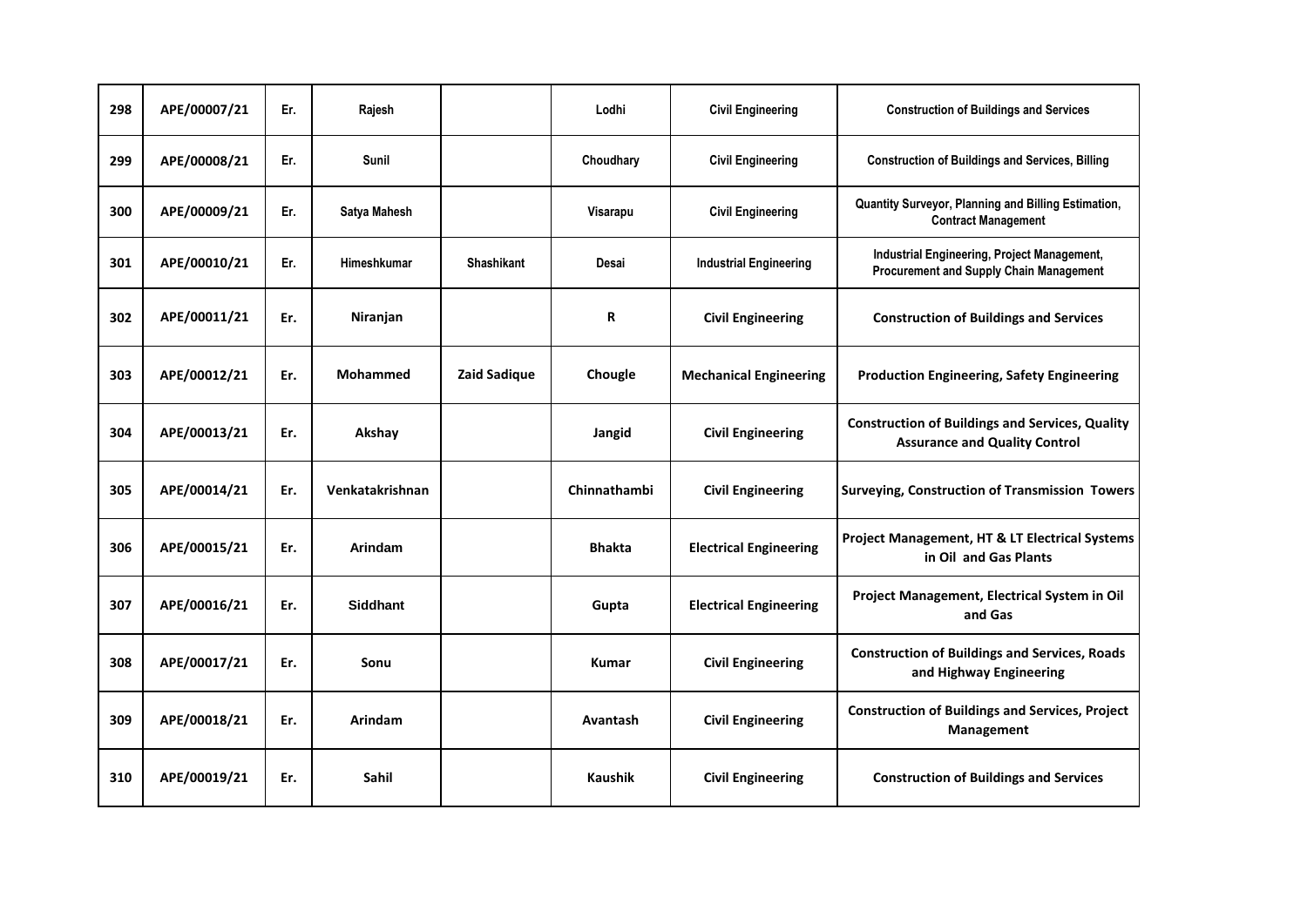| 311 | APE/00020/21 | Er. | Sukrityranjan   |                 | <b>Samanta</b>   | <b>Civil Engineering</b>                                | <b>Geo Technical Engineering, Construction</b><br><b>Engineering, Structural Engineering</b>                                                                                              |
|-----|--------------|-----|-----------------|-----------------|------------------|---------------------------------------------------------|-------------------------------------------------------------------------------------------------------------------------------------------------------------------------------------------|
| 312 | APE/00021/21 | Er. | Rajan           |                 | К                | <b>Civil Engineering</b>                                | <b>Construction Engineering, Site Supervisor,</b><br><b>Elevation Designer</b>                                                                                                            |
| 313 | APE/00022/21 | Er. | Venkatesh       |                 | <b>Kumar V</b>   | <b>Petrochemical Technology</b><br>Engineering          | Process Flow Diagrams, Mechanical Operation,<br><b>Oil and Gas Field</b>                                                                                                                  |
| 314 | APE/00023/21 | Er. | Senthil         |                 | <b>Kumar T</b>   | <b>Electronics and</b><br>Communication<br>Engineering  | <b>Modem Configuration, Network Sopport</b><br>Engineer, System Administration                                                                                                            |
| 315 | APE/00024/21 | Er. | Rajeshwaran     |                 | S.               | <b>Mechanical Engineering</b>                           | <b>Material Management, Procurement</b>                                                                                                                                                   |
| 316 | APE/00025/21 | Er. | <b>Saravana</b> |                 | <b>Kumar A</b>   | <b>Electrical and Electronics</b><br><b>Engineering</b> | <b>Programming in Automation, Circuit</b><br><b>Explanation, Material Management, Process</b><br>Development                                                                              |
| 317 | APE/00026/21 | Er. | <b>Sivan</b>    |                 | S                | <b>Plastic Technology</b><br>Engineering                | <b>Process Engineering, Unit Operation</b>                                                                                                                                                |
| 318 | APE/00027/21 | Er. | Anahat          |                 | Vikram           | <b>Civil Engineering</b>                                | <b>Construction of Buildings and Services, Project</b><br>Management                                                                                                                      |
| 319 | APE/00028/21 | Er. | Farhan          |                 | <b>Saifuddin</b> | <b>Biomedical Engineering</b>                           | <b>Medical Devices Maintenance Engineering</b>                                                                                                                                            |
| 320 | APE/00001/22 | Er. | <b>Nurul</b>    |                 | Alom             | <b>Civil Engineering</b>                                | <b>Construction of Buildings and Services, Project</b><br>Management                                                                                                                      |
| 321 | APE/00002/22 | Er. | <b>Narottam</b> |                 | <b>Tiwary</b>    | <b>Civil Engineering</b>                                | <b>Construction of Buildings and Services, Project</b><br>Management                                                                                                                      |
| 322 | APE/00003/22 | Er. | <b>Godavari</b> | Phani Sai Surya | Teja             | <b>Marine Engineering</b>                               | <b>Marine Engineers and Equipment, Ship Stability</b><br>and Naval Architecture                                                                                                           |
| 323 | APE/00004/22 | Er. | Sanjeev         |                 | <b>Kumar</b>     | <b>Electrical Engineering</b>                           | Project Management & Planning, Execution of<br><b>Transmission Lines Projects, Execution of</b><br><b>Substation Projects, Execution of Power</b><br><b>Distribution Network Projects</b> |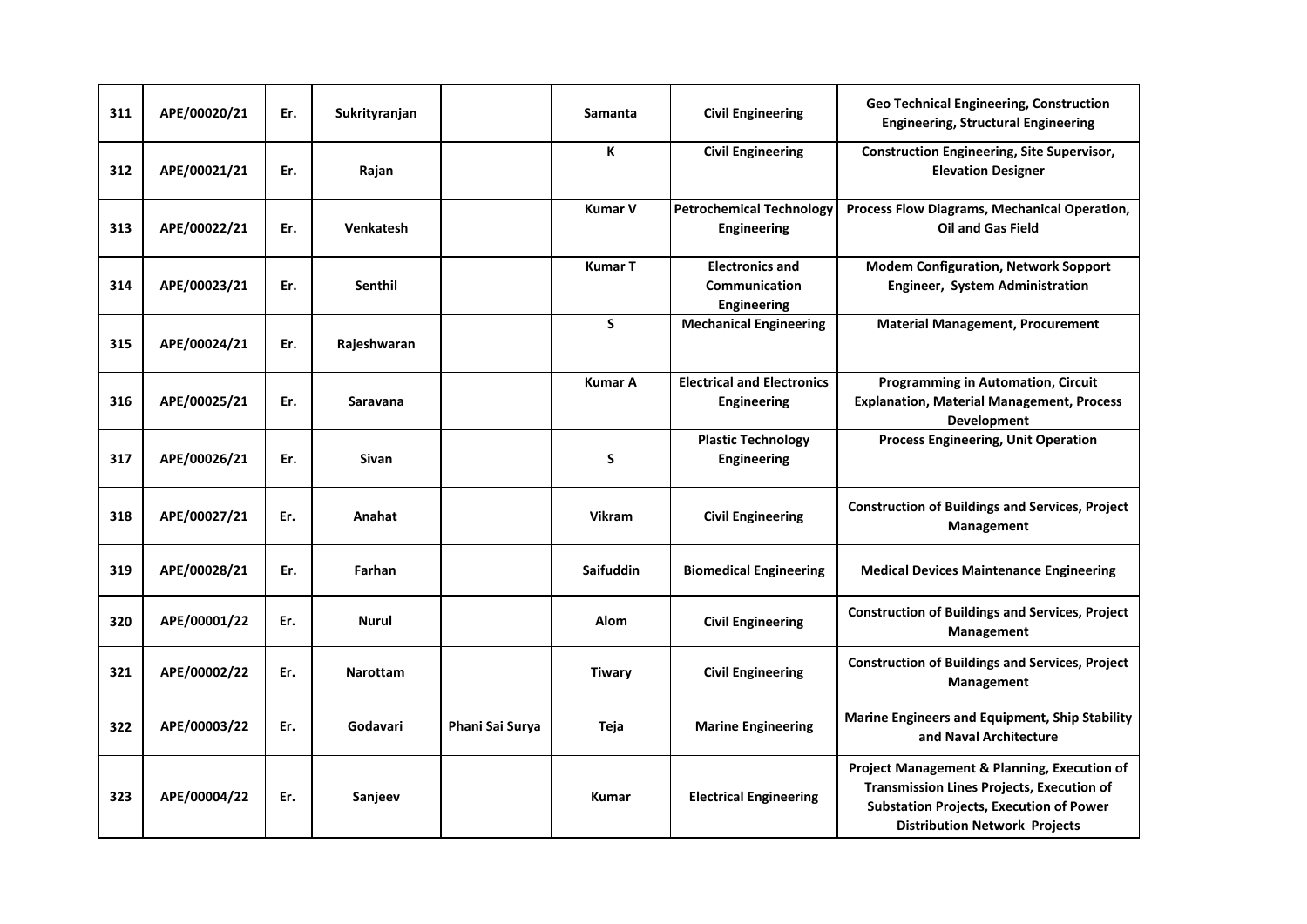| 324 | APE/00005/22 | Er. | Ajay               |               | <b>Sharma</b>   | <b>Civil Engineering</b>                                      | <b>Construction of Buildings and Services</b>                                                              |
|-----|--------------|-----|--------------------|---------------|-----------------|---------------------------------------------------------------|------------------------------------------------------------------------------------------------------------|
| 325 | APE/00006/22 | Er. | <b>Santosh</b>     | <b>Dinkar</b> | Patil           | <b>Civil Engineering</b>                                      | <b>Quality Assurance and Quality Control</b>                                                               |
| 326 | APE/00007/22 | Er. | <b>Moumita</b>     |               | Giri            | <b>Civil Engineering</b>                                      | <b>Billing &amp; Estimation</b>                                                                            |
| 327 | APE/00008/22 | Er. | Rahul              |               | Gurjar          | <b>Civil Engineering</b>                                      | <b>Highway Projects Designs and Drawings</b>                                                               |
| 328 | APE/00009/22 | Er. | <b>Shubham</b>     |               | <b>Sharma</b>   | <b>Civil Engineering</b>                                      | <b>Transportation Planning, Traffic Stimulation</b>                                                        |
| 329 | APE/00010/22 | Er. | Rahul              |               | <b>Dubey</b>    | <b>Civil Engineering</b>                                      | Data Collection, Processing and Validation for<br>Road Asst Management System, Speciality in<br><b>NSV</b> |
| 330 | APE/00011/22 | Er. | <b>Er Bimal</b>    |               | <b>Barman</b>   | <b>Civil Engineering</b>                                      | <b>Quality Assurance, Inspection, Strengthening</b><br>and Rehabilation of Bridges                         |
| 331 | APE/00012/22 | Er. | <b>Er Ratan</b>    | Priya         | Devda           | <b>Civil Engineering</b>                                      | <b>Construction of Buildings and Services</b>                                                              |
| 332 | APE/00013/22 | Er. | Ankita             |               | Parsai          | <b>Electronics and</b><br>Communication<br><b>Engineering</b> | HTMS Tolling Expert, Tolling System Engineer                                                               |
| 333 | APE/00014/22 | Er. | <b>Chandrakant</b> |               | Soni            | <b>Civil Engineering</b>                                      | Highway Design, Highway Engineering, Bridge<br><b>Engineering</b>                                          |
| 334 | APE/00015/22 | Er. | <b>Durgesh</b>     |               | Chouhan         | <b>Civil Engineering</b>                                      | Highway Engineering, Geotechnical Engineering,<br><b>Road Safety</b>                                       |
| 335 | APE/00016/22 | Er. | <b>Satish</b>      |               | Kakanna         | <b>Mechanical Engineering</b>                                 | <b>Constrcution of Infrastructure work in Execting</b><br>amd Planning                                     |
| 336 | APE/00017/22 | Er. | Gunvant            | <b>Arvind</b> | <b>Bhangale</b> | <b>Civil Engineering</b>                                      | <b>Industrial Construction, Commercial</b><br>Construction                                                 |